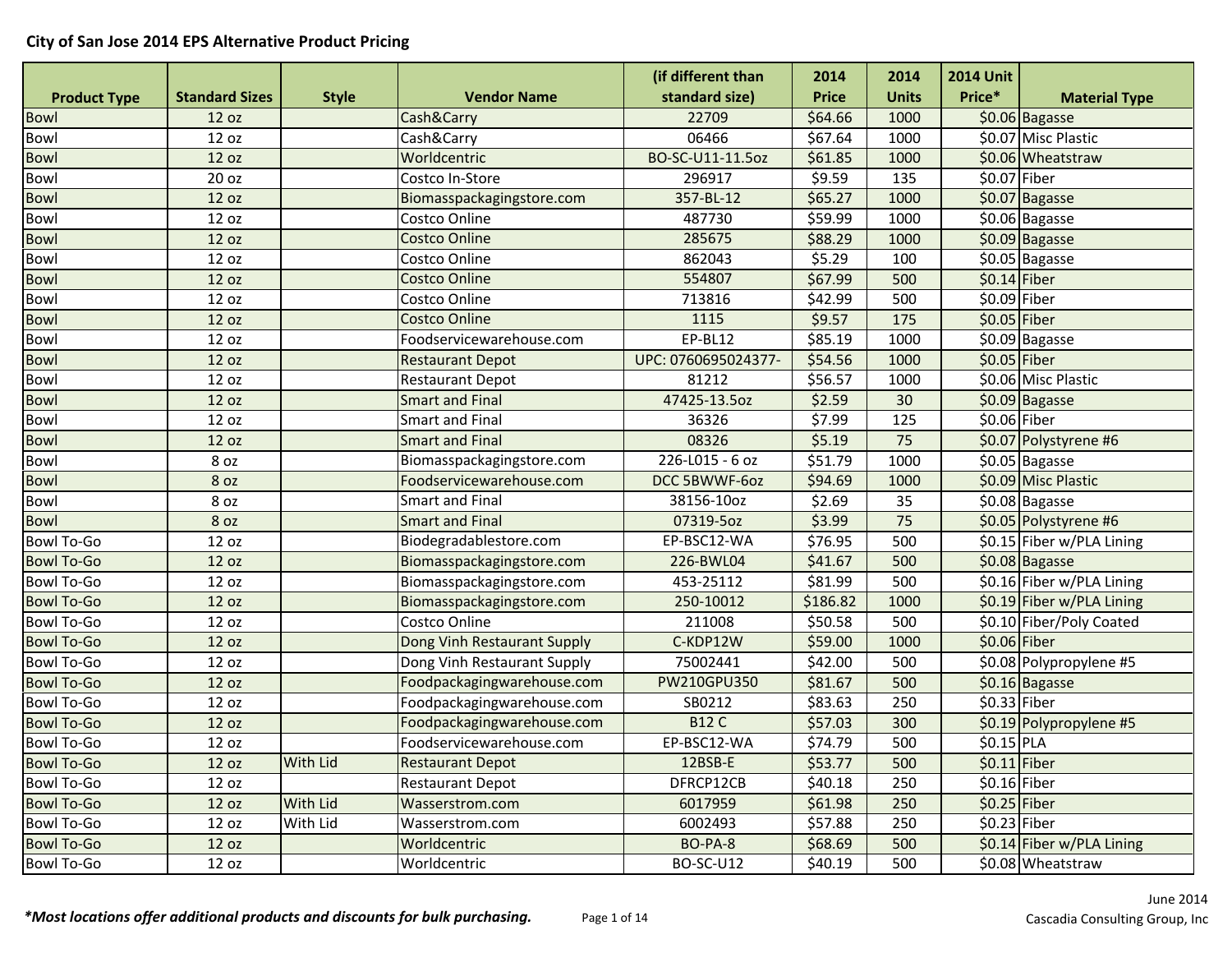|                       |                       |                 |                             | (if different than   | 2014         | 2014         | <b>2014 Unit</b> |                                 |
|-----------------------|-----------------------|-----------------|-----------------------------|----------------------|--------------|--------------|------------------|---------------------------------|
| <b>Product Type</b>   | <b>Standard Sizes</b> | <b>Style</b>    | <b>Vendor Name</b>          | standard size)       | <b>Price</b> | <b>Units</b> | Price*           | <b>Material Type</b>            |
| <b>Bowl To-Go</b>     | 16 oz                 |                 | Biodegradablestore.com      | EP-BSC16-WA          | \$88.37      | 500          |                  | \$0.18 Fiber w/PLA Lining       |
| <b>Bowl To-Go</b>     | 16 oz                 |                 | Biomasspackagingstore.com   | 250-10016            | \$111.23     | 500          |                  | \$0.22 Fiber w/PLA Lining       |
| <b>Bowl To-Go</b>     | 16 oz                 |                 | <b>Costco Online</b>        | 181381               | \$58.81      | 500          |                  | \$0.12 Fiber/Poly Coated        |
| <b>Bowl To-Go</b>     | 16 oz                 |                 | Dong Vinh Restaurant Supply | C-KDP16W             | \$65.00      | 1000         | $$0.07$ Fiber    |                                 |
| <b>Bowl To-Go</b>     | 16 oz                 |                 | Foodpackagingwarehouse.com  | PW210GPU500          | \$89.67      | 500          |                  | \$0.18 Bagasse                  |
| <b>Bowl To-Go</b>     | 16 oz                 |                 | Foodpackagingwarehouse.com  | SB0216               | \$86.13      | 250          | $$0.34$ Fiber    |                                 |
| <b>Bowl To-Go</b>     | 16 oz                 |                 | Foodpackagingwarehouse.com  | <b>B16 C</b>         | \$59.05      | 300          |                  | \$0.20 Polypropylene #5         |
| <b>Bowl To-Go</b>     | 16 oz                 |                 | Foodservicewarehouse.com    | EP-BSC16-WA          | \$86.09      | 500          | \$0.17 PLA       |                                 |
| <b>Bowl To-Go</b>     | 16 oz                 |                 | <b>Smart and Final</b>      | 31445                | \$89.40      | 500          | $$0.18$ Fiber    |                                 |
| <b>Bowl To-Go</b>     | 16 oz                 | With Lid        | Wasserstrom.com             | 6000637              | \$66.74      | 250          | $$0.27$ Fiber    |                                 |
| <b>Bowl To-Go</b>     | 16 oz                 |                 | Worldcentric                | <b>BO-PA-16</b>      | \$76.67      | 500          |                  | \$0.15 Fiber w/PLA Lining       |
| <b>Bowl To-Go</b>     | 16 oz                 |                 | Worldcentric                | BB-SC-U16            | \$54.44      | 500          |                  | \$0.11 Wheatstraw               |
| <b>Bowl To-Go</b>     | 20 <sub>oz</sub>      |                 | Dong Vinh Restaurant Supply | C-KDP20W             | \$59.00      | 600          | $$0.10$ Fiber    |                                 |
| <b>Bowl To-Go</b>     | 6 oz                  |                 | Biomasspackagingstore.com   | 453-22006            | \$52.36      | 1000         |                  | \$0.05 Bagasse                  |
| <b>Bowl To-Go</b>     | 8 oz                  |                 | Biodegradablestore.com      | EP-BSC8-WA           | \$115.15     | 1000         |                  | \$0.12 Fiber w/PLA Lining       |
| <b>Bowl To-Go</b>     | 8 oz                  |                 | Biomasspackagingstore.com   | 453-25108            | \$116.34     | 1000         |                  | \$0.12 Fiber w/PLA Lining       |
| <b>Bowl To-Go</b>     | 8 oz                  |                 | Biomasspackagingstore.com   | 250-10008            | \$135.29     | 1000         |                  | \$0.14 Fiber w/PLA Lining       |
| <b>Bowl To-Go</b>     | 8 oz                  |                 | Costco Online               | 211006               | \$47.05      | 500          |                  | \$0.09 Fiber/Poly Coated        |
| <b>Bowl To-Go</b>     | 8 oz                  |                 | Dong Vinh Restaurant Supply | C-KDP8W              | \$49.00      | 1000         | $$0.05$ Fiber    |                                 |
| <b>Bowl To-Go</b>     | 8 oz                  |                 | Dong Vinh Restaurant Supply | 75002440             | \$35.00      | 500          |                  | \$0.07 Polypropylene #5         |
| <b>Bowl To-Go</b>     | 8 oz                  |                 | Foodpackagingwarehouse.com  | <b>PW210GPU8</b>     | \$163.00     | 1000         |                  | \$0.16 Bagasse                  |
| <b>Bowl To-Go</b>     | 8 oz                  |                 | Foodpackagingwarehouse.com  | PW210SOUP8           | \$125.67     | 500          | \$0.25 Fiber     |                                 |
| <b>Bowl To-Go</b>     | 8 oz                  |                 | Foodservicewarehouse.com    | EP-BSC8-WA           | \$112.39     | 1000         | $$0.11$ PLA      |                                 |
| <b>Bowl To-Go</b>     | 8 oz                  |                 | <b>Restaurant Depot</b>     | 8B5BE                | \$71.98      | 1000         | \$0.07 Fiber     |                                 |
| <b>Bowl To-Go</b>     | 8 oz                  | <b>With Lid</b> | <b>Restaurant Depot</b>     | DFRCP8CB             | \$36.26      | 250          | $$0.15$ Fiber    |                                 |
| <b>Bowl To-Go</b>     | 8 oz                  | With Lid        | Wasserstrom.com             | 6017960              | \$59.24      | 250          | $$0.24$ Fiber    |                                 |
| <b>Bowl To-Go</b>     | 8 oz                  | <b>With Lid</b> | Wasserstrom.com             | 6000635              | \$56.62      | 1000         | \$0.06 Fiber     |                                 |
| <b>Bowl To-Go</b>     | 8 oz                  |                 | Worldcentric                | BO-PA-8              | \$97.47      | 1000         |                  | \$0.10 Fiber w/PLA Lining       |
| <b>Bowl To-Go</b>     | 8 oz                  |                 | Worldcentric                | <b>BO-SC-U6 6 oz</b> | \$48.74      | 1000         |                  | \$0.05 Wheatstraw               |
| <b>Bowl To-Go</b>     | 12 oz                 | With Lid        | MrTakeOutBags.com           | 14201                | \$66.63      | 500          |                  | \$0.13 Fiber w/Misc Plastic Lid |
| <b>Bowl To-Go</b>     | 16 oz                 |                 | Biomasspackagingstore.com   | 453-25116            | \$91.52      | 500          |                  | \$0.18 Fiber w/PLA Lining       |
| <b>Bowl To-Go</b>     | 16 oz                 | With Lid        | MrTakeOutBags.com           | 14362                | \$68.95      | 500          |                  | \$0.14 Fiber w/Misc Plastic Lid |
| <b>Bowl To-Go</b>     | 8 OZ                  | With Lid        | MrTakeOutBags.com           | 14200                | \$63.52      | 500          |                  | \$0.13 Fiber w/Misc Plastic Lid |
| Bowl To-Go Lid        | 12 or 16 oz           | Lid             | Foodpackagingwarehouse.com  | PW210GPU500L         | \$61.67      | 500          |                  | \$0.12 Bagasse                  |
| <b>Bowl To-Go Lid</b> | 12 or 16 oz           | Lid             | <b>Restaurant Depot</b>     | 20JL                 | \$18.73      | 1000         |                  | \$0.02 Misc Plastic             |
| Bowl To-Go Lid        | 12 or 17 oz           | Lid             | Biomasspackagingstore.com   | 226-L022-500         | \$21.47      | 500          |                  | \$0.04 Bagasse                  |
| <b>Bowl To-Go Lid</b> | 12 oz                 |                 | Dong Vinh Restaurant Supply | C-KDL100PP           | \$35.00      | 1000         |                  | \$0.04 Polypropylene #5         |
| Bowl To-Go Lid        | 12 oz                 | Lid             | Foodservicewarehouse.com    | 29-6000L             | \$30.79      | 500          |                  | \$0.06 Bagasse                  |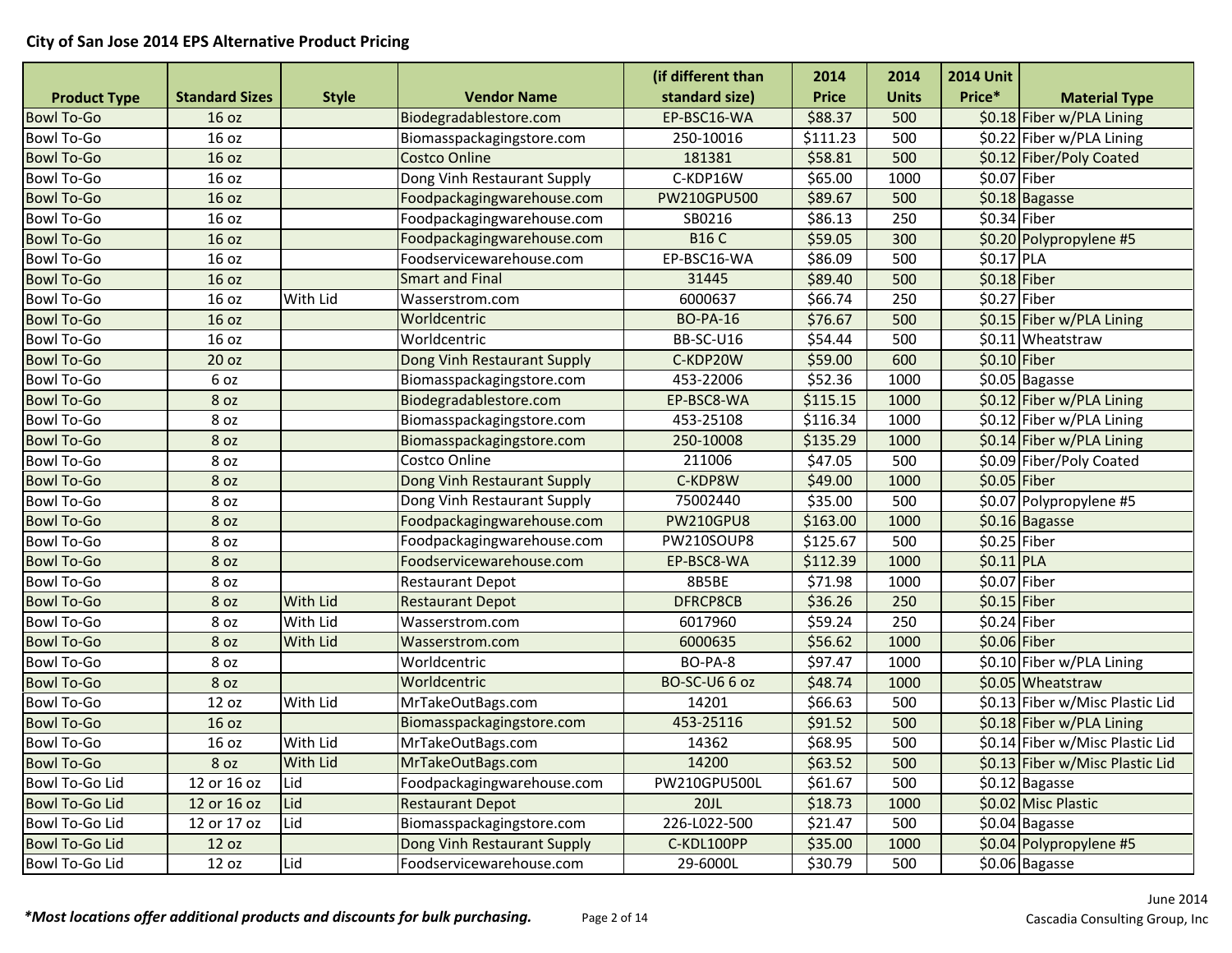|                       |                       |                             |                             | (if different than | 2014         | 2014         | <b>2014 Unit</b> |                                |
|-----------------------|-----------------------|-----------------------------|-----------------------------|--------------------|--------------|--------------|------------------|--------------------------------|
| <b>Product Type</b>   | <b>Standard Sizes</b> | <b>Style</b>                | <b>Vendor Name</b>          | standard size)     | <b>Price</b> | <b>Units</b> | Price*           | <b>Material Type</b>           |
| <b>Bowl To-Go Lid</b> | 12 oz                 | Lid                         | Foodservicewarehouse.com    | DCC 12JL           | \$18.49      | 1000         |                  | \$0.02 Misc Plastic            |
| Bowl To-Go Lid        | 12, 16, or 32 oz Lid  |                             | Biomasspackagingstore.com   | 453-25512          | \$141.17     | 1000         | \$0.14 PLA       |                                |
| <b>Bowl To-Go Lid</b> | 12, 16, or 32 oz Lid  |                             | Foodservicewarehouse.com    | EP-BSCPPLID-L      | \$68.69      | 500          | $$0.14$ PLA      |                                |
| Bowl To-Go Lid        | 12, 16, or 32 oz Lid  |                             | Worldcentric                | BOL-CS-12          | \$118.28     | 1000         | \$0.12 PLA       |                                |
| <b>Bowl To-Go Lid</b> | 12, 16, or 32 oz Lid  |                             | Worldcentric                | BBL-SC-U12         | \$26.79      | 500          |                  | \$0.05 Wheatstraw              |
| Bowl To-Go Lid        | 12-32 oz              | Lid                         | <b>Restaurant Depot</b>     | <b>BSLPP</b>       | \$35.66      | 500          |                  | \$0.07 Misc Plastic            |
| <b>Bowl To-Go Lid</b> | 16 oz                 | Lid                         | <b>Costco Online</b>        | 181367             | \$57.64      | 500          | $$0.12$ Fiber    |                                |
| Bowl To-Go Lid        | 16 oz                 |                             | Dong Vinh Restaurant Supply | C-KDL112PP         | \$35.00      | 1000         |                  | \$0.04 Polypropylene #5        |
| <b>Bowl To-Go Lid</b> | 16 oz                 | Lid                         | Dong Vinh Restaurant Supply | 32JL               | \$15.00      | 500          |                  | \$0.03 Misc Plastic            |
| Bowl To-Go Lid        | 16 oz                 | Lid                         | <b>Smart and Final</b>      | 31446              | \$79.80      | 500          | \$0.16 Fiber     |                                |
| <b>Bowl To-Go Lid</b> | 20 oz                 |                             | Dong Vinh Restaurant Supply | C-KDL129PP         | \$38.00      | 600          |                  | \$0.06 Polypropylene #5        |
| Bowl To-Go Lid        | 6 oz                  | Lid                         | Biomasspackagingstore.com   | 453-25508          | \$91.84      | 1000         | $$0.09$ PLA      |                                |
| <b>Bowl To-Go Lid</b> | 8 or 12 oz            | Lid                         | <b>Costco Online</b>        | 211007             | \$49.28      | 500          | $$0.10$ Fiber    |                                |
| Bowl To-Go Lid        | 8 or 12 oz            | Lid                         | Dong Vinh Restaurant Supply | 75002445           | \$28.00      | 500          |                  | S0.06 Misc Plastic             |
| <b>Bowl To-Go Lid</b> | 8 oz                  |                             | Dong Vinh Restaurant Supply | C-KDL95PP          | \$35.00      | 1000         |                  | \$0.04 Polypropylene #5        |
| Bowl To-Go Lid        | 8 oz                  | Lid                         | Foodpackagingwarehouse.com  | PW210LSOUP8        | \$173.67     | 500          | \$0.35 Fiber     |                                |
| <b>Bowl To-Go Lid</b> | 8 oz                  | Lid                         | Foodservicewarehouse.com    | EP-BSCPPLID-S      | \$58.69      | 1000         | \$0.06 PLA       |                                |
| Bowl To-Go Lid        | 8 oz                  | Lid                         | <b>Restaurant Depot</b>     | 8BSL-PP            | \$54.65      | 1000         |                  | \$0.05 Misc Plastic            |
| <b>Bowl To-Go Lid</b> | 8 oz                  | Lid                         | Worldcentric                | BOL-CS-8           | \$76.95      | 1000         | \$0.08 PLA       |                                |
| Bowl To-Go Lid        | 8, 12, or 16 oz       | Lid                         | <b>Restaurant Depot</b>     | 32JL               | \$13.53      | 1000         |                  | \$0.01 Misc Plastic            |
| <b>Bowl To-Go Lid</b> | 8, 12, or 16 oz Lid   |                             | <b>Smart and Final</b>      | 80476              | \$23.90      | 1000         |                  | \$0.02 Misc Plastic            |
| Bowl To-Go Lid        | 8, 12, or 16 oz Lid   |                             | Webstaurantstore.com        | Dart 20JL          | \$17.99      | 1000         |                  | \$0.02 Misc Plastic            |
| <b>Bowl To-Go Lid</b> | 8, 12, or 16 oz       | Lid                         | <b>Costco Online</b>        | 10432              | \$9.28       | 500          |                  | \$0.02 Misc Plastic            |
| Bowl To-Go Lid        | 8, 12, or 16 oz       | Lid                         | Dong Vinh Restaurant Supply | 20JL               | \$19.00      | 1000         |                  | \$0.02 Misc Plastic            |
| Clamshell             | 6 in                  | 1 compartment               | Biodegradablestore.com      | EP-LC6             | \$57.16      | 240          | \$0.24 PLA       |                                |
| Clamshell             | 6 in                  | 1 compartment               | Biomasspackagingstore.com   | 357-HL66           | \$74.05      | 500          |                  | \$0.15 Bagasse                 |
| Clamshell             | 6 in                  | 1 compartment               | Biomasspackagingstore.com   | 451-N20N           | \$66.94      | 250          | $$0.27$ PLA      |                                |
| Clamshell             | 6 in                  |                             | Cash&Carry                  | 04807              | \$34.48      | 300          | $$0.11$ Fiber    |                                |
| Clamshell             | 6 in                  |                             | Cash&Carry                  | 81773              | \$43.96      | 500          | $$0.09$ Fiber    |                                |
| Clamshell             | 6 in                  | 1 compartment               | Cash&Carry                  | YCI81050-5"; 06906 | \$28.22      | 375          |                  | \$0.08 Polystyrene #6          |
| Clamshell             | 6 in                  | 1 compartment               | Cash&Carry                  | YC181160; 17323    | \$41.85      | 500          |                  | \$0.08 Polystyrene #6          |
| Clamshell             | 6 in                  | 1 compartment Costco Online |                             | 674252             | \$9.99       | 100          | \$0.10 Fiber     |                                |
| Clamshell             | 6 in                  | 1 compartment Costco Online |                             | 589182             | \$37.42      | 500          |                  | \$0.07 Misc Plastic            |
| Clamshell             | 6 in                  | 1 compartment               | Costco Online               | 421576-5 3/8"      | \$32.23      | 200          | \$0.16 PET       |                                |
| Clamshell             | 6 in                  | 1 compartment               | Dong Vinh Restaurant Supply | <b>TN-66</b>       | \$46.00      | 400          |                  | \$0.12 Polypropylene #5 & talc |
| Clamshell             | 6 in                  | 1 compartment               | Dong Vinh Restaurant Supply | YCN8-0600          | \$52.00      | 400          |                  | \$0.13 Polypropylene #5 & talc |
| Clamshell             | 6 in                  | 1 compartment               | Dong Vinh Restaurant Supply | CHC6X2             | \$41.00      | 500          |                  | \$0.08 Polystyrene #6          |
| Clamshell             | 6 in                  | 1 compartment               | Dong Vinh Restaurant Supply | YC18-1160          | \$42.00      | 500          |                  | \$0.08 Polystyrene #6          |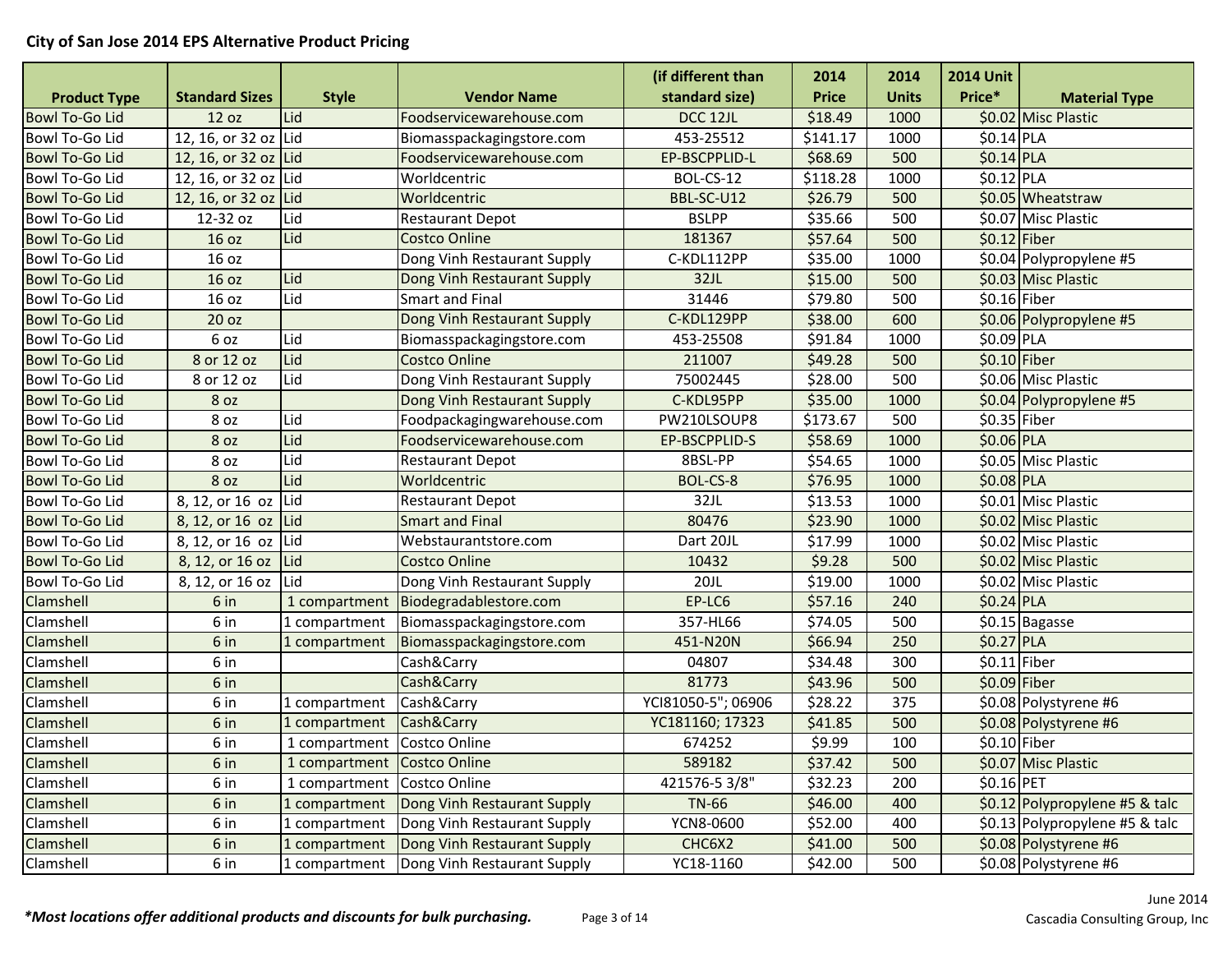|                     |                       |               |                                            | (if different than | 2014         | 2014         | <b>2014 Unit</b> |                                |
|---------------------|-----------------------|---------------|--------------------------------------------|--------------------|--------------|--------------|------------------|--------------------------------|
| <b>Product Type</b> | <b>Standard Sizes</b> | <b>Style</b>  | <b>Vendor Name</b>                         | standard size)     | <b>Price</b> | <b>Units</b> | Price*           | <b>Material Type</b>           |
| Clamshell           | 6 in                  |               | 1 compartment   Foodpackagingwarehouse.com | HRTD16-5 1/2" UPC: | \$66.50      | 200          | \$0.33 PET       |                                |
| Clamshell           | 6 in                  | 1 compartment | Foodpackagingwarehouse.com                 | HRTD12-5 1/2"      | \$58.00      | 200          | \$0.29 PET       |                                |
| Clamshell           | 6 in                  | 1 compartment | Foodservicewarehouse.com                   | 29-2001            | \$63.29      | 500          |                  | \$0.13 Bagasse                 |
| Clamshell           | 6 in                  | 1 compartment | Foodservicewarehouse.com                   | EP-HC6             | \$75.69      | 500          |                  | \$0.15 Bagasse                 |
| Clamshell           | 6 in                  | 1 compartment | <b>Restaurant Depot</b>                    | BFC66              | \$36.96      | 400          | $$0.09$ Fiber    |                                |
| Clamshell           | 6 in                  | 1 compartment | <b>Restaurant Depot</b>                    | UPC: 760695024933  | \$30.97      | 300          | $$0.10$ Fiber    |                                |
| Clamshell           | 6 in                  | 1 compartment | <b>Restaurant Depot</b>                    | UPC: 760695024209  | \$32.89      | 300          | $$0.11$ Fiber    |                                |
| Clamshell           | 6 in                  | 1 compartment | <b>Restaurant Depot</b>                    | CHC6X2             | \$15.46      | 150          | \$0.10 PET       |                                |
| Clamshell           | 6 in                  | 1 compartment | <b>Smart and Final</b>                     | 51080              | \$22.76      | 200          | $$0.11$ Fiber    |                                |
| Clamshell           | 6 in                  | 1 compartment | Smart and Final                            | 36264              | \$46.76      | 500          |                  | \$0.09 Polystyrene #6          |
| Clamshell           | 6 in                  | 1 compartment | Worldcentric                               | KL-CS-6            | \$65.55      | 250          | $$0.26$ PLA      |                                |
| Clamshell           | 6 in                  | 1 compartment | Worldcentric                               | <b>TO-SC-U15B</b>  | \$71.25      | 500          |                  | \$0.14 Wheatstraw              |
| Clamshell           | 8 in                  | 1 compartment | Biodegradablestore.com                     | EP-LC81            | \$61.64      | 160          | \$0.39 PLA       |                                |
| Clamshell           | 8 in                  | 3 compartment | Biodegradablestore.com                     | EP-LC83            | \$65.49      | 160          | \$0.41 PLA       |                                |
| Clamshell           | 8 <sub>in</sub>       | 1 compartment | Biomasspackagingstore.com                  | 226-BX09N-300      | \$65.18      | 300          |                  | \$0.22 Bagasse                 |
| Clamshell           | 8 in                  | 1 compartment | Biomasspackagingstore.com                  | 357-DHL81          | \$52.21      | 200          |                  | $50.26$ Bagasse                |
| Clamshell           | $8$ in                | 3 compartment | Biomasspackagingstore.com                  | 357-DHL83          | \$52.21      | 200          |                  | \$0.26 Bagasse                 |
| Clamshell           | 8 in                  | 1 compartment | Biomasspackagingstore.com                  | 451-N32N           | \$70.53      | 160          | \$0.44 PLA       |                                |
| Clamshell           | 8 in                  | 3 compartment | Biomasspackagingstore.com                  | 451-N34N           | \$72.52      | 160          | $$0.45$ PLA      |                                |
| Clamshell           | 8 in                  | 1 compartment | Cash&Carry                                 | 81887              | \$30.40      | 200          | \$0.15 Fiber     |                                |
| Clamshell           | 8 <sub>in</sub>       | 3 compartment | Cash&Carry                                 | 81909              | \$30.40      | 200          | $$0.15$ Fiber    |                                |
| Clamshell           | 8 in                  | 1 compartment | Cash&Carry                                 | 81265              | \$29.67      | 200          |                  | \$0.15 Polystyrene #6          |
| Clamshell           | $8$ in                | 3 compartment | Cash&Carry                                 | 81269              | \$29.97      | 200          |                  | \$0.15 Polystyrene #6          |
| Clamshell           | 8 in                  | 1 compartment | Costco Online                              | 369887-7.25"       | \$51.36      | 200          | \$0.26 PET       |                                |
| Clamshell           | 8 in                  | 1 compartment | Costco Online                              | <b>YCN80801</b>    | \$49.40      | 200          |                  | \$0.25 Polypropylene #5        |
| Clamshell           | 8 in                  | 3 compartment | Costco Online                              | <b>YCN80803</b>    | \$49.40      | 200          |                  | \$0.25 Polypropylene #5        |
| Clamshell           | $8$ in                | 1 compartment | Dong Vinh Restaurant Supply                | CBC                | \$32.00      | 150          | \$0.21 PET       |                                |
| Clamshell           | 8 in                  | 1 compartment | Dong Vinh Restaurant Supply                | <b>TN-81</b>       | \$44.00      | 200          |                  | \$0.22 Polypropylene #5 & talc |
| Clamshell           | 8 in                  | 3 compartment | Dong Vinh Restaurant Supply                | <b>TN-83</b>       | \$44.00      | 200          |                  | \$0.22 Polypropylene #5 & talc |
| Clamshell           | 8 in                  | 1 compartment | Dong Vinh Restaurant Supply                | YCN8-0801          | \$49.00      | 200          |                  | \$0.25 Polypropylene #5 & talc |
| Clamshell           | 8 in                  | 3 compartment | Dong Vinh Restaurant Supply                | <b>YCN8-0803</b>   | \$49.00      | 200          |                  | \$0.25 Polypropylene #5 & talc |
| Clamshell           | 8 in                  | 1 compartment | Dong Vinh Restaurant Supply                | CHC8X2             | \$42.00      | 250          |                  | \$0.17 Polystyrene #6          |
| Clamshell           | 8 in                  | 3 compartment | Dong Vinh Restaurant Supply                | CHC8X2D            | \$42.00      | 250          |                  | \$0.17 Polystyrene #6          |
| Clamshell           | 8 in                  | 1 compartment | Dong Vinh Restaurant Supply                | YC18-1120          | \$36.00      | 200          |                  | \$0.18 Polystyrene #6          |
| Clamshell           | 8 <sub>in</sub>       | 3 compartment | Dong Vinh Restaurant Supply                | YC18-1123          | \$36.00      | 200          |                  | \$0.18 Polystyrene #6          |
| Clamshell           | 8 in                  | 1 compartment | Foodpackagingwarehouse.com                 | <b>HRTD24-7"</b>   | \$107.50     | 200          | \$0.54 PET       |                                |
| Clamshell           | 8 <sub>in</sub>       |               | 1 compartment   Foodservicewarehouse.com   | 29-2003            | \$40.69      | 200          |                  | \$0.20 Bagasse                 |
| Clamshell           | 8 in                  |               | 1 compartment   Foodservicewarehouse.com   | EP-HC81            | \$51.09      | 200          |                  | \$0.26 Bagasse                 |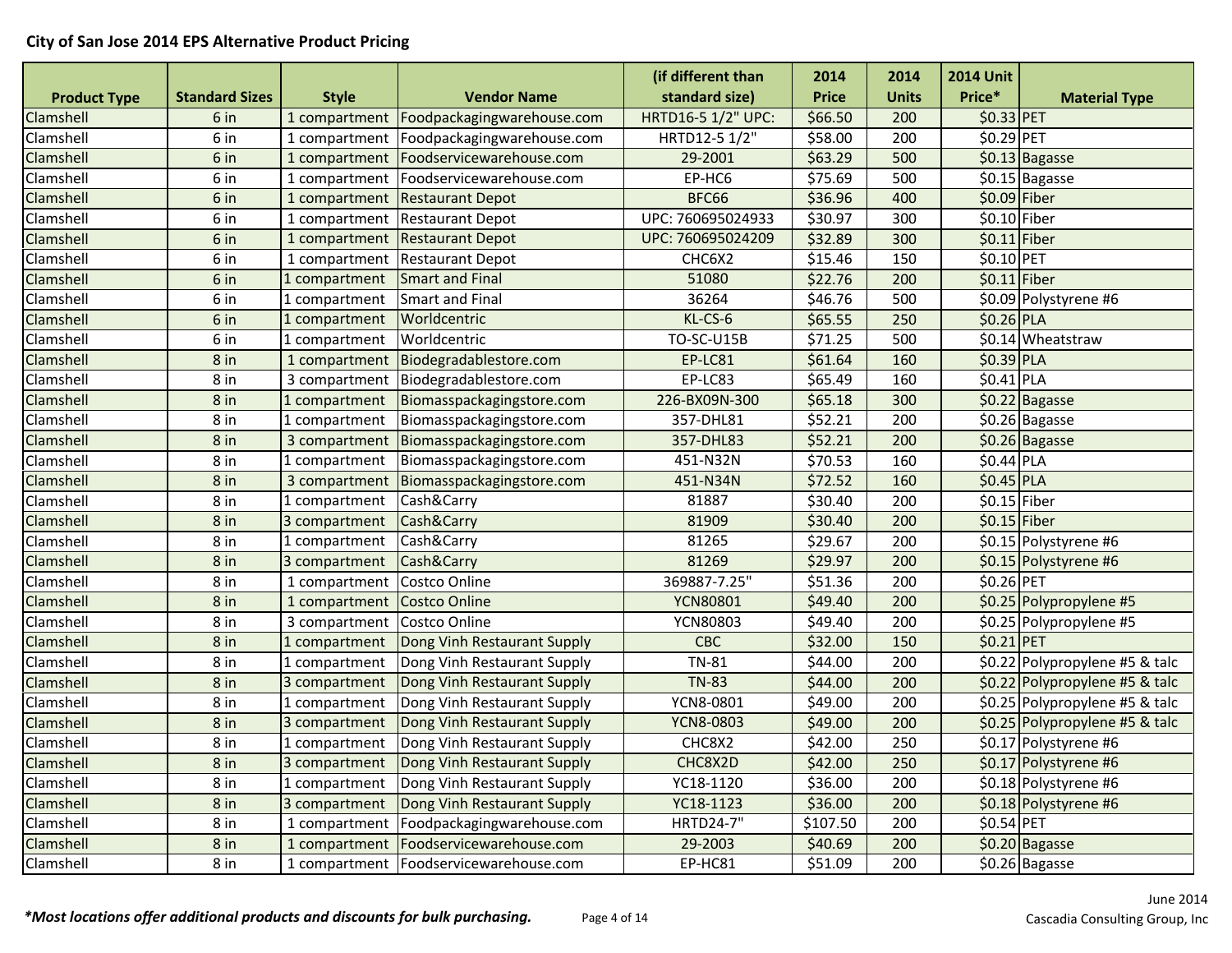|                     |                       |               |                                          | (if different than | 2014         | 2014         | <b>2014 Unit</b> |                                |
|---------------------|-----------------------|---------------|------------------------------------------|--------------------|--------------|--------------|------------------|--------------------------------|
| <b>Product Type</b> | <b>Standard Sizes</b> | <b>Style</b>  | <b>Vendor Name</b>                       | standard size)     | <b>Price</b> | <b>Units</b> | Price*           | <b>Material Type</b>           |
| Clamshell           | 8 in                  | 3 compartment | Foodservicewarehouse.com                 | 29-2008            | \$40.69      | 200          |                  | \$0.20 Bagasse                 |
| Clamshell           | 8 in                  | 3 compartment | Foodservicewarehouse.com                 | EP-HC83            | \$51.09      | 200          |                  | \$0.26 Bagasse                 |
| Clamshell           | 8 in                  | 3 compartment | <b>Restaurant Depot</b>                  | BFC88              | \$27.58      | 150          | $$0.18$ Fiber    |                                |
| Clamshell           | 8 in                  | 1 compartment | <b>Restaurant Depot</b>                  | CHC8X1             | \$39.38      | 250          | \$0.16 PET       |                                |
| Clamshell           | 8 <sub>in</sub>       | 3 compartment | <b>Restaurant Depot</b>                  | CHC8X3             | \$40.94      | 1000         | \$0.04 PET       |                                |
| Clamshell           | 8 in                  | 3 compartment | <b>Restaurant Depot</b>                  | CHC8X2D            | \$38.99      | 250          | \$0.16 PET       |                                |
| Clamshell           | 8 in                  | 1 compartment | <b>Restaurant Depot</b>                  | <b>TN81</b>        | \$46.75      | 100          |                  | \$0.47 Polypropylene #5        |
| Clamshell           | 8 in                  | 3 compartment | <b>Restaurant Depot</b>                  | <b>TN83</b>        | \$46.75      | 200          |                  | \$0.23 Polypropylene #5        |
| Clamshell           | 8 in                  | 1 compartment | Smart and Final                          | 51078              | \$39.96      | 200          | \$0.20 Fiber     |                                |
| Clamshell           | 8 in                  | 3 compartment | Smart and Final                          | 51082              | \$39.96      | 200          | $$0.20$ Fiber    |                                |
| Clamshell           | $8$ in                | 1 compartment | <b>Smart and Final</b>                   | 36809              | \$39.88      | 200          |                  | \$0.20 Polystyrene #6          |
| Clamshell           | 8 in                  | 1 compartment | Worldcentric                             | KL-CS-8            | \$103.17     | 250          | $$0.41$ PLA      |                                |
| Clamshell           | 8 in                  | 1 compartment | Worldcentric                             | TO-SC-U85-3-P-8.5" | \$82.37      | 300          |                  | \$0.27 Wheatstraw              |
| Clamshell           | 9 in                  | 1 compartment | Biomasspackagingstore.com                | 357-HL91           | \$62.25      | 200          |                  | $\overline{50.31}$ Bagasse     |
| <b>Clamshell</b>    | 9 in                  | 3 compartment | Biomasspackagingstore.com                | 357-HL93           | \$62.25      | 200          |                  | \$0.31 Bagasse                 |
| Clamshell           | 9 in                  | 1 compartment | Biomasspackagingstore.com                | 451-N42N           | \$101.33     | 150          | \$0.68 PLA       |                                |
| Clamshell           | 9 in                  | 1 compartment | Biomasspackagingstore.com                | 357-HL91           | \$62.25      | 200          |                  | \$0.31 Bagasse                 |
| Clamshell           | 9 in                  | 1 compartment | Cash&Carry                               | 81779              | \$37.93      | 200          | $$0.19$ Fiber    |                                |
| Clamshell           | 9 in                  | 3 compartment | Cash&Carry                               | 81777              | \$37.93      | 200          | $$0.19$ Fiber    |                                |
| Clamshell           | 9 in                  | 1 compartment | Costco Online                            | 674240             | \$21.87      | 100          | \$0.22 Fiber     |                                |
| Clamshell           | 9 in                  | 3 compartment | Costco Online                            | 674256             | \$21.87      | 100          | $$0.22$ Fiber    |                                |
| Clamshell           | 9 in                  | 1 compartment | Costco Online                            | 589184             | \$35.28      | 200          |                  | \$0.18 Misc Plastic            |
| Clamshell           | $9$ in                | 1 compartment | Dong Vinh Restaurant Supply              | <b>TN-91</b>       | \$31.00      | 100          |                  | \$0.31 Polypropylene #5 & talc |
| Clamshell           | 9 in                  | 3 compartment | Dong Vinh Restaurant Supply              | <b>TN-93</b>       | \$31.00      | 100          |                  | \$0.31 Polypropylene #5 & talc |
| Clamshell           | 9 in                  | 1 compartment | Dong Vinh Restaurant Supply              | <b>YCN8-0901</b>   | \$37.00      | 120          |                  | \$0.31 Polypropylene #5 & talc |
| Clamshell           | 9 in                  | 3 compartment | Dong Vinh Restaurant Supply              | YCN8-0903          | \$37.00      | 120          |                  | \$0.31 Polypropylene #5 & talc |
| Clamshell           | 9 in                  | 1 compartment | Dong Vinh Restaurant Supply              | CHC9X3             | \$46.00      | 200          |                  | \$0.23 Polystyrene #6          |
| Clamshell           | 9 in                  | 3 compartment | Dong Vinh Restaurant Supply              | CHC9X3D            | \$46.00      | 200          |                  | \$0.23 Polystyrene #6          |
| Clamshell           | 9 in                  | 1 compartment | Dong Vinh Restaurant Supply              | YC18-1110          | \$47.00      | 200          |                  | \$0.24 Polystyrene #6          |
| Clamshell           | 9 in                  | 3 compartment | Dong Vinh Restaurant Supply              | YC18-1113          | \$47.00      | 200          |                  | \$0.24 Polystyrene #6          |
| Clamshell           | 9 in                  | 1 compartment | Foodservicewarehouse.com                 | 29-2005            | \$52.29      | 200          |                  | \$0.26 Bagasse                 |
| Clamshell           | 9 in                  | 3 compartment | Foodservicewarehouse.com                 | EP-HC93            | \$70.39      | 200          |                  | \$0.35 Bagasse                 |
| <b>Clamshell</b>    | 9 <sub>in</sub>       |               | 3 compartment   Foodservicewarehouse.com | 29-2006            | \$52.29      | 200          |                  | \$0.26 Bagasse                 |
| Clamshell           | 9 in                  | 1 compartment | Foodservicewarehouse.com                 | EP-HCL91           | \$84.39      | 200          |                  | \$0.42 Bagasse w/PLA lining    |
| Clamshell           | 9 in                  | 1 compartment | Foodservicewarehouse.com                 | EP-HC91            | \$70.39      | 200          |                  | \$0.35 Bagasse w/PLA lining    |
| Clamshell           | 9 in                  | 3 compartment | Foodservicewarehouse.com                 | EP-HC93            | \$70.39      | 200          |                  | \$0.35 Bagasse w/PLA lining    |
| Clamshell           | 9 in                  | 3 compartment | Foodservicewarehouse.com                 | EP-HCL93           | \$84.39      | 200          |                  | \$0.42 Bagasse w/PLA lining    |
| Clamshell           | 9 in                  |               | 1 compartment   Foodservicewarehouse.com | EP-LC83            | \$59.49      | 160          | \$0.37 PLA       |                                |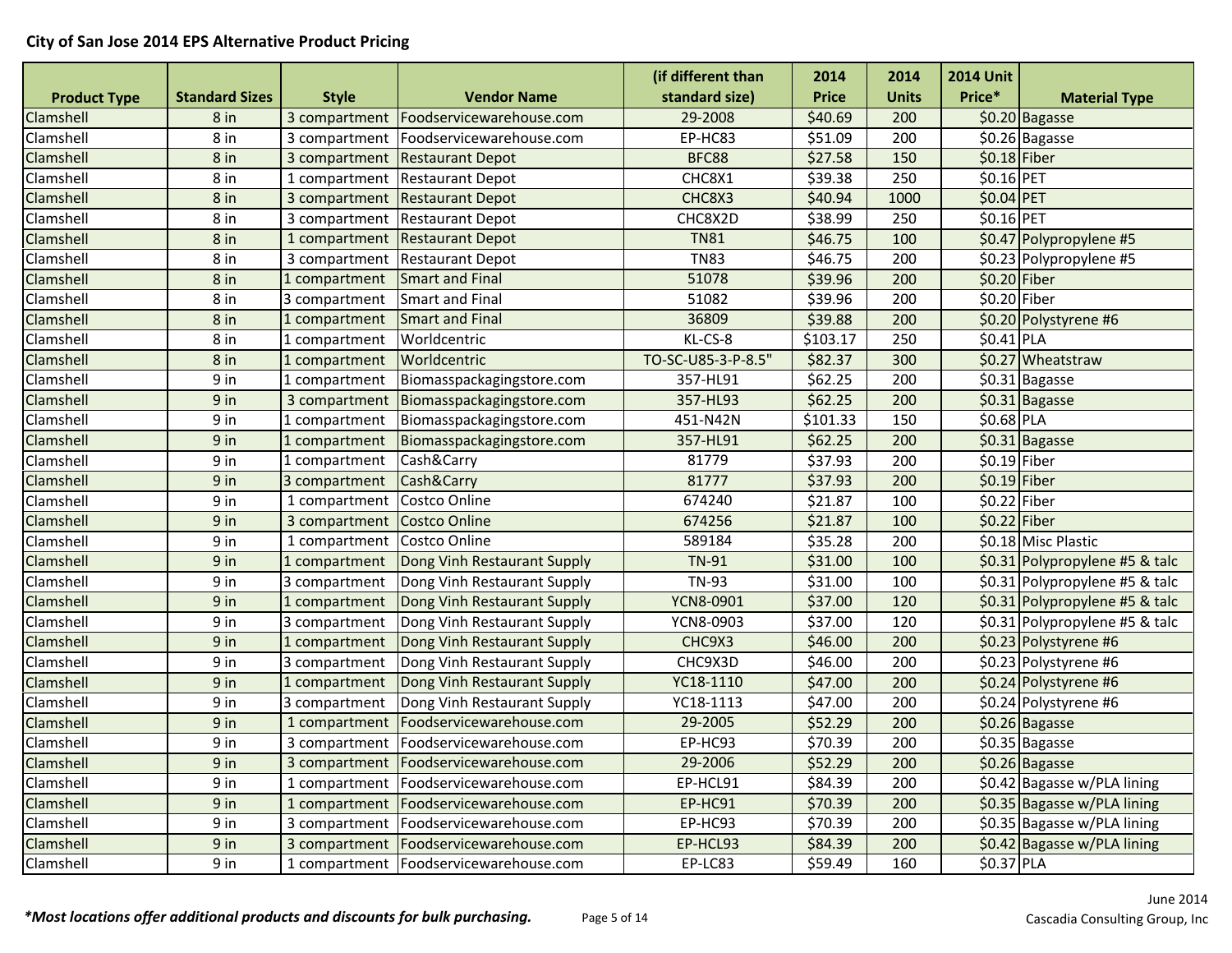|                     |                       |               |                                | (if different than | 2014         | 2014         | <b>2014 Unit</b> |                                |
|---------------------|-----------------------|---------------|--------------------------------|--------------------|--------------|--------------|------------------|--------------------------------|
| <b>Product Type</b> | <b>Standard Sizes</b> | <b>Style</b>  | <b>Vendor Name</b>             | standard size)     | <b>Price</b> | <b>Units</b> | Price*           | <b>Material Type</b>           |
| Clamshell           | 9 in                  |               | 1 compartment Restaurant Depot | BFC99              | \$37.52      | 150          | $$0.25$ Fiber    |                                |
| Clamshell           | 9 in                  |               | 1 compartment Restaurant Depot | UPC: 760695024261  | \$35.48      | 150          | \$0.24 Fiber     |                                |
| Clamshell           | 9 in                  |               | 3 compartment Restaurant Depot | <b>BFC99-3C</b>    | \$37.52      | 150          | $$0.25$ Fiber    |                                |
| Clamshell           | 9 in                  |               | 3 compartment Restaurant Depot | UPC: 0760695024278 | \$35.75      | 150          | \$0.24 Fiber     |                                |
| Clamshell           | $9$ in                | 1 compartment | <b>Restaurant Depot</b>        | CHC9X3             | \$38.86      | 200          | \$0.19 PET       |                                |
| Clamshell           | 9 in                  |               | 3 compartment Restaurant Depot | CHC9X3D            | \$38.86      | 200          | \$0.19 PET       |                                |
| Clamshell           | 9 in                  |               | 1 compartment Restaurant Depot | <b>TN91</b>        | \$29.95      | 100          |                  | \$0.30 Polypropylene #5        |
| Clamshell           | 9 in                  |               | 3 compartment Restaurant Depot | <b>TN93</b>        | \$29.95      | 100          |                  | \$0.30 Polypropylene #5        |
| Clamshell           | $9$ in                | 1 compartment | Smart and Final                | 51073              | \$47.96      | 200          | $$0.24$ Fiber    |                                |
| Clamshell           | 9 in                  | 3 compartment | <b>Smart and Final</b>         | 51072              | \$47.96      | 200          | $$0.24$ Fiber    |                                |
| Clamshell           | 9 in                  | 1 compartment | <b>Smart and Final</b>         | 36258              | \$43.98      | 200          |                  | \$0.22 Polystyrene #6          |
| Clamshell           | 9 in                  | 1 compartment | Worldcentric                   | KL-CS-95           | \$71.99      | 250          | \$0.29 PLA       |                                |
| Clamshell           | 9 in                  | 1 compartment | Worldcentric                   | <b>TO-SC-U9</b>    | \$89.49      | 300          |                  | \$0.30 Wheatstraw              |
| Clamshell           | 9 in                  | 3 compartment | Worldcentric                   | TO-SC-U9T          | \$89.49      | 300          |                  | \$0.30 Wheatstraw              |
| Clamshell           | 9x6 in                | Hoagie        | Biodegradablestore.com         | EP-LC96            | \$65.01      | 240          | \$0.27 PLA       |                                |
| Clamshell           | 9x6 in                | Hoagie        | Biomasspackagingstore.com      | 357-HL96           | \$50.94      | 250          |                  | $\overline{50.20}$ Bagasse     |
| Clamshell           | 9x6 in                | Hoagie        | Biomasspackagingstore.com      | 451-N48N           | \$106.02     | 250          | \$0.42 PLA       |                                |
| Clamshell           | 9x6 in                | Hoagie        | Cash&Carry                     | 81771              | \$33.44      | 250          | $$0.13$ Fiber    |                                |
| Clamshell           | 9x6 in                | Hoagie        | <b>Costco Online</b>           | 673985-6"          | \$15.28      | 100          | $$0.15$ Fiber    |                                |
| Clamshell           | 9x6 in                | Hoagie        | Dong Vinh Restaurant Supply    | <b>TN-96</b>       | \$49.90      | 250          |                  | \$0.20 Polypropylene #5 & talc |
| Clamshell           | 9x6 in                | Hoagie        | Dong Vinh Restaurant Supply    | <b>CHC935</b>      | \$49.00      | 250          |                  | \$0.20 Polystyrene #6          |
| Clamshell           | 9x6 in                | Hoagie        | Foodservicedirect.com          | <b>UFCI81048</b>   | \$71.75      | 200          |                  | \$0.36 Misc Plastic            |
| Clamshell           | 9x6 in                | Hoagie        | Foodservicedirect.com          | WEPACYCI81048      | \$80.15      | 250          |                  | \$0.32 Misc Plastic            |
| Clamshell           | 9x6 in                | Hoagie        | Foodservicedirect.com          | UFCI81049          | \$74.65      | 250          |                  | \$0.30 Misc Plastic            |
| Clamshell           | 9x6 in                | Hoagie        | Foodservicewarehouse.com       | EP-HC96            | \$62.79      | 250          |                  | \$0.25 Bagasse                 |
| Clamshell           | 9x6 in                | Hoagie        | Foodservicewarehouse.com       | EP-LC96            | \$62.49      | 240          | \$0.26 PLA       |                                |
| Clamshell           | 9x6 in                | Hoagie        | <b>Restaurant Depot</b>        | BFC96              | \$32.09      | 200          | \$0.16 Fiber     |                                |
| Clamshell           | 9x6 in                | Hoagie        | <b>Restaurant Depot</b>        | UPC: 7060695024285 | \$33.25      | 200          | \$0.17 Fiber     |                                |
| Clamshell           | 9x6 in                | Hoagie        | <b>Restaurant Depot</b>        | <b>CHC935</b>      | \$51.04      | 250          | \$0.20 PET       |                                |
| Clamshell           | 9x6 in                | Hoagie        | <b>Restaurant Depot</b>        | <b>TN96</b>        | \$51.75      | 250          |                  | \$0.21 Polypropylene #5        |
| Clamshell           | 9x6 in                | Hoagie        | Wasserstrom.com                | 6000748            | \$88.06      | 250          | \$0.35 PET       |                                |
| Clamshell           | 9x6 in                | Hoagie        | Webstaurantstore.com           | Dart C99HT1        | \$22.99      | 100          |                  | \$0.23 Misc Plastic            |
| Clamshell           | 9x6 in                | Hoagie        | Webstaurantstore.com           | 433PXT350          | \$38.20      | 250          |                  | \$0.15 Misc Plastic            |
| Clamshell           | 9x6 in                | Hoagie        | Webstaurantstore.com           | 999PXT350          | \$24.49      | 125          |                  | \$0.20 Misc Plastic            |
| Clamshell           | 9x6 in                | Hoagie        | Webstaurantstore.com           | 433PXT395          | \$27.25      | 250          |                  | \$0.11 Misc Plastic            |
| Clamshell           | 9x6 in                | Hoagie        | Webstaurantstore.com           | 999PXT395          | \$18.49      | 125          |                  | \$0.15 Misc Plastic            |
| Clamshell           | 9x6 in                | Hoagie        | Worldcentric                   | TO-SC-UHB          | \$108.02     | 500          |                  | \$0.22 Wheatstraw              |
| Cold Cup            | 12 oz                 |               | Biodegradablestore.com         | EP-CR12            | \$110.87     | 1000         | \$0.11 PET       |                                |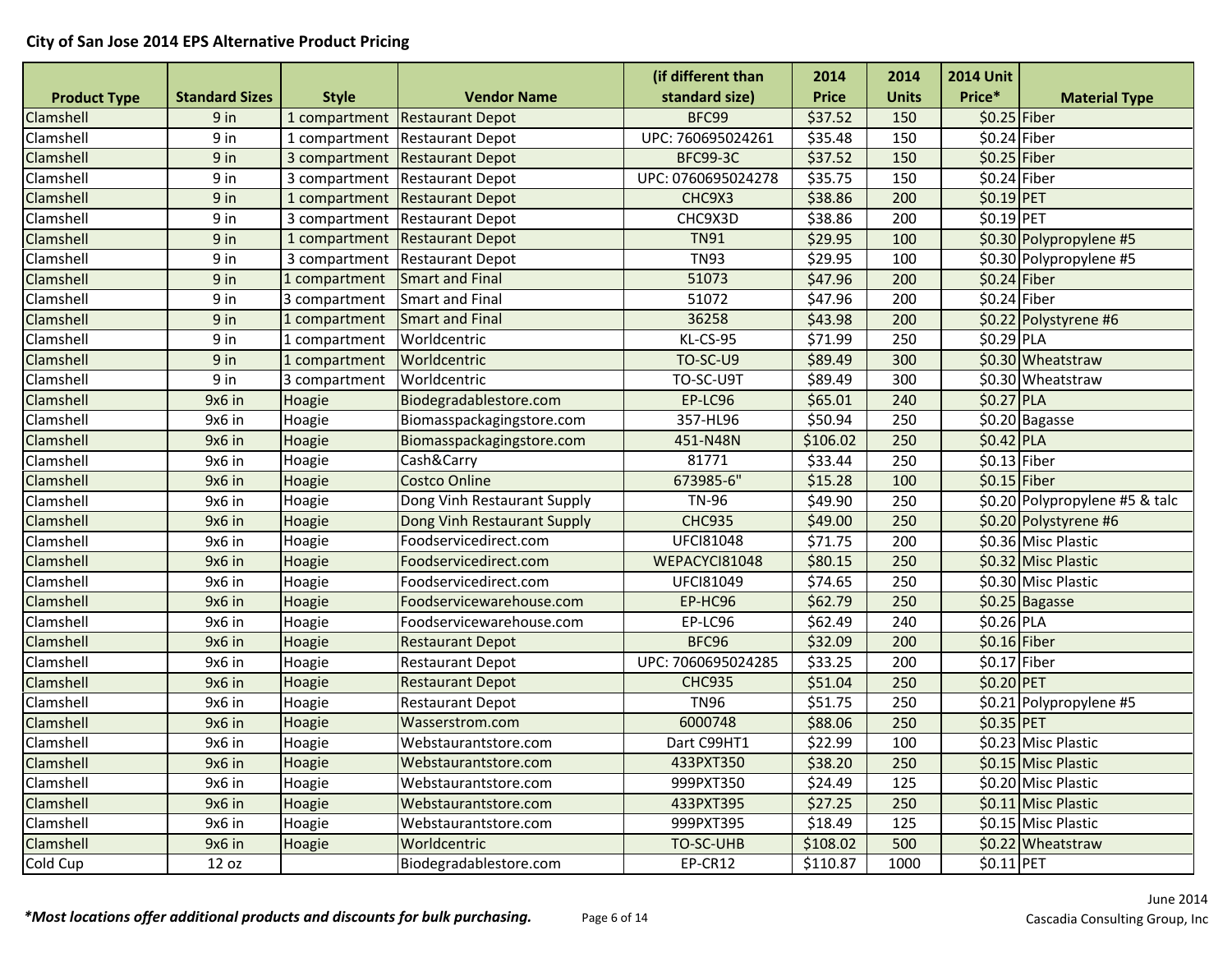|                     |                       |              |                                   | (if different than    | 2014         | 2014         | <b>2014 Unit</b> |                       |
|---------------------|-----------------------|--------------|-----------------------------------|-----------------------|--------------|--------------|------------------|-----------------------|
| <b>Product Type</b> | <b>Standard Sizes</b> | <b>Style</b> | <b>Vendor Name</b>                | standard size)        | <b>Price</b> | <b>Units</b> | Price*           | <b>Material Type</b>  |
| Cold Cup            | 12 oz                 |              | Biodegradablestore.com            | EP-CC12-GS            | \$106.74     | 1000         | $$0.11$ PLA      |                       |
| Cold Cup            | 12 oz                 |              | Cash&Carry                        | 31803                 | \$31.61      | 500          | \$0.06 PET       |                       |
| Cold Cup            | 12 oz                 |              | Cash&Carry                        | 06905-14oz            | \$50.97      | 960          |                  | \$0.05 Polystyrene #6 |
| Cold Cup            | 12 oz                 |              | Costco In-Store                   | 24588                 | \$10.99      | 300          | \$0.04 Fiber     |                       |
| Cold Cup            | 12 oz                 |              | <b>Costco Online</b>              | 24588                 | \$12.58      | 300          | $$0.04$ Fiber    |                       |
| Cold Cup            | 12 oz                 |              | Costco Online                     | 555094                | \$6.79       | 50           | \$0.14 PET       |                       |
| Cold Cup            | 12 oz                 |              | <b>Costco Online</b>              | 474530                | \$39.64      | 500          | \$0.08 PET       |                       |
| Cold Cup            | 12 oz                 |              | Costco Online                     | 490785                | \$82.34      | 1000         | \$0.08 PLA       |                       |
| Cold Cup            | 12 oz                 |              | <b>Costco Online</b>              | 362897                | \$37.40      | 1000         |                  | \$0.04 Polystyrene #6 |
| Cold Cup            | 12 oz                 |              | Dong Vinh Restaurant Supply       | C-K516W               | \$59.00      | 1000         | \$0.06 Fiber     |                       |
| Cold Cup            | 12 oz                 |              | Dong Vinh Restaurant Supply       | C-KC12S               | \$65.00      | 1000         | \$0.07 PET       |                       |
| Cold Cup            | 12 oz                 |              | Foodpackagingwarehouse.com        | APC12                 | \$109.18     | 1000         | \$0.11 PET       |                       |
| Cold Cup            | 12 oz                 |              | Foodservicewarehouse.com          | SCC R12NJ             | \$151.99     | 2000         | $$0.08$ Fiber    |                       |
| Cold Cup            | 12 oz                 |              | Foodservicewarehouse.com          | EP-CC12-GS            | \$100.99     | 1000         | \$0.10 PLA       |                       |
| <b>Cold Cup</b>     | 12 oz                 |              | Foodservicewarehouse.com          | EP-CR12               | \$110.89     | 1000         | $$0.11$ PET      |                       |
| Cold Cup            | 12 oz                 |              | Goodware Restaurant Supply        | 098431                | \$3.99       | 50           |                  | \$0.08 Polystyrene #6 |
| Cold Cup            | 12 oz                 |              | <b>Goodware Restaurant Supply</b> | C-KC12S               | \$3.99       | 50           | \$0.08 PET       |                       |
| Cold Cup            | 12 oz                 |              | <b>Restaurant Depot</b>           | IPDMS-12 (COKE)       | \$34.50      | 1000         | \$0.03 Fiber     |                       |
| Cold Cup            | 12 oz                 |              | <b>Restaurant Depot</b>           | <b>KC12S</b>          | \$29.50      | 500          | \$0.06 PET       |                       |
| Cold Cup            | 12 oz                 |              | <b>Restaurant Depot</b>           | #GC12S                | \$72.15      | 1000         | \$0.07 PLA       |                       |
| Cold Cup            | 12 oz                 |              | <b>Restaurant Depot</b>           | <b>RK12</b>           | \$31.34      | 1000         |                  | \$0.03 Polystyrene #6 |
| Cold Cup            | 12 oz                 |              | <b>Smart and Final</b>            | 80379                 | \$86.28      | 2400         | \$0.04 Fiber     |                       |
| Cold Cup            | 12 oz                 |              | <b>Smart and Final</b>            | 80965                 | \$63.60      | 1000         | \$0.06 PET       |                       |
| Cold Cup            | 12 oz                 |              | <b>Smart and Final</b>            | 80942                 | \$91.60      | 1000         | \$0.09 PLA       |                       |
| Cold Cup            | 12 oz                 |              | <b>Smart and Final</b>            | 80956                 | \$49.80      | 1000         |                  | \$0.05 Polystyrene #6 |
| Cold Cup            | 12 oz                 |              | Worldcentric                      | $CP$ -CS-12           | \$112.58     | 1000         | \$0.11 PLA       |                       |
| Cold Cup            | 16 oz                 |              | Biodegradablestore.com            | EP-CR16               | \$124.95     | 1000         | $$0.12$ PET      |                       |
| Cold Cup            | 16 oz                 |              | Biodegradablestore.com            | EP-CC16-GS            | \$126.66     | 1000         | \$0.13 PLA       |                       |
| Cold Cup            | 16 oz                 |              | Cash&Carry                        | 16837                 | \$40.79      | 600          | $$0.07$ Fiber    |                       |
| Cold Cup            | 16 oz                 |              | Cash&Carry                        | 29958                 | \$64.94      | 1000         | \$0.06 Fiber     |                       |
| Cold Cup            | 16 oz                 |              | Cash&Carry                        | 31805                 | \$25.20      | 500          | \$0.05 PET       |                       |
| Cold Cup            | 16 oz                 |              | Cash&Carry                        | 54969                 | \$143.83     | 1000         |                  | \$0.14 Polystyrene #6 |
| Cold Cup            | 16 oz                 |              | Costco In-Store                   | 24592                 | \$12.99      | 240          | $$0.05$ Fiber    |                       |
| Cold Cup            | 16 oz                 |              | Costco In-Store                   | 277354-18oz           | \$11.49      | 240          |                  | \$0.05 Misc Plastic   |
| Cold Cup            | 16 oz                 |              | <b>Costco Online</b>              | 721765 (model #75616) | \$29.40      | 600          | \$0.05 Fiber     |                       |
| Cold Cup            | 16 oz                 |              | Costco Online                     | 555104                | \$8.49       | 50           | \$0.17 PET       |                       |
| Cold Cup            | 16 oz                 |              | <b>Costco Online</b>              | 474680                | \$44.69      | 500          | \$0.09 PET       |                       |
| Cold Cup            | 16 oz                 |              | Costco Online                     | 490787                | \$94.11      | 1000         | \$0.09 PLA       |                       |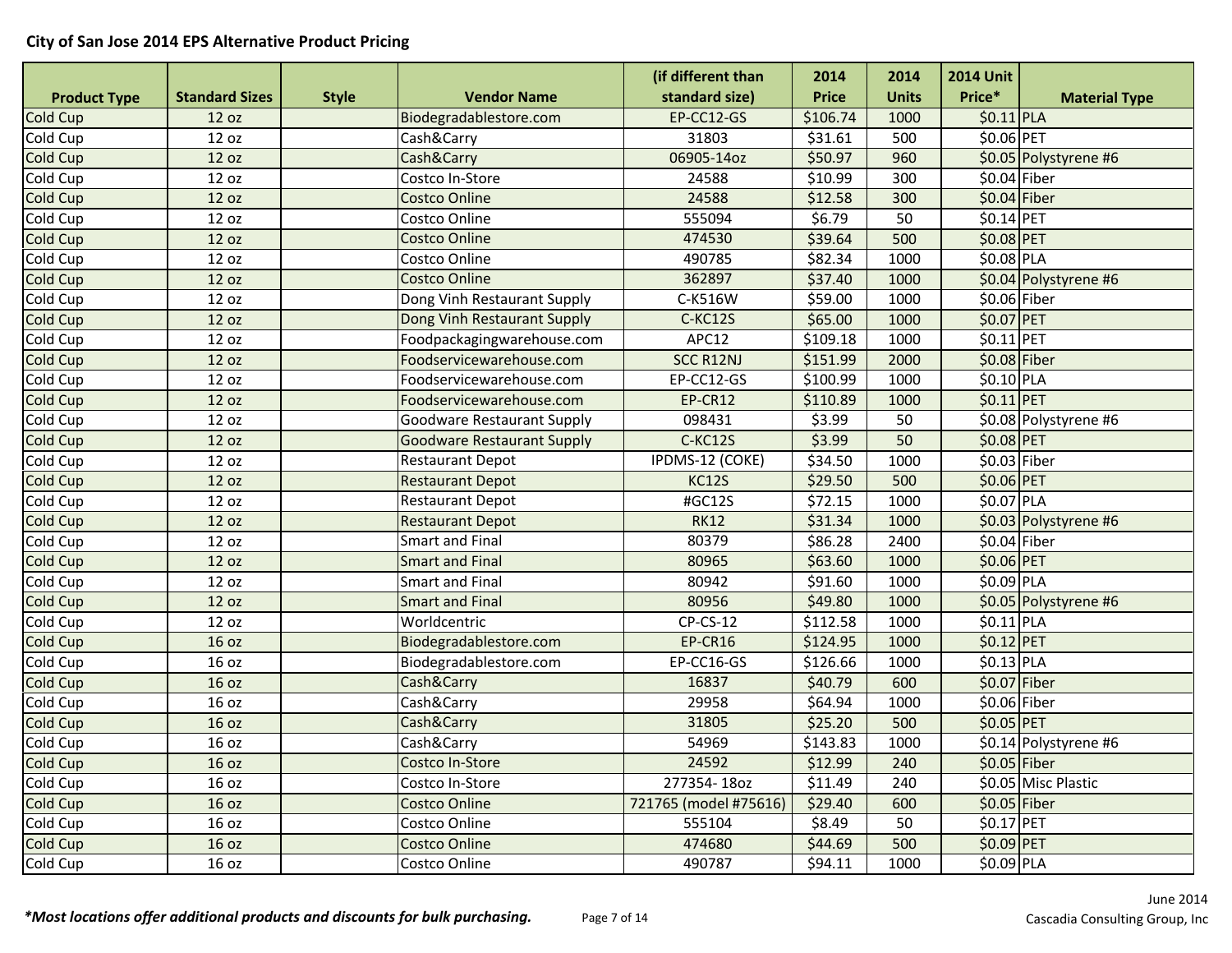|                     |                       |              |                                   | (if different than | 2014         | 2014         | <b>2014 Unit</b> |                       |
|---------------------|-----------------------|--------------|-----------------------------------|--------------------|--------------|--------------|------------------|-----------------------|
| <b>Product Type</b> | <b>Standard Sizes</b> | <b>Style</b> | <b>Vendor Name</b>                | standard size)     | <b>Price</b> | <b>Units</b> | Price*           | <b>Material Type</b>  |
| Cold Cup            | 16 oz                 |              | <b>Costco Online</b>              | 362898             | \$56.93      | 1000         |                  | \$0.06 Polystyrene #6 |
| Cold Cup            | 16 oz                 |              | Dong Vinh Restaurant Supply       | C-K512W            | \$55.00      | 1000         | \$0.06 Fiber     |                       |
| Cold Cup            | 16 oz                 |              | Dong Vinh Restaurant Supply       | C-KCP16            | \$45.00      | 1000         | $$0.05$ Fiber    |                       |
| Cold Cup            | 16 oz                 |              | Dong Vinh Restaurant Supply       | C-KC16T            | \$65.00      | 1000         | \$0.07 PET       |                       |
| Cold Cup            | 16 oz                 |              | Foodpackagingwarehouse.com        | <b>APC16</b>       | \$116.93     | 1000         | \$0.12 PET       |                       |
| Cold Cup            | 16 oz                 |              | Foodservicewarehouse.com          | EP-CC16-GSPK       | \$75.59      | 500          | \$0.15 PLA       |                       |
| Cold Cup            | 16 oz                 |              | Foodservicewarehouse.com          | EP-CC16-GS         | \$119.89     | 1000         | \$0.12 PLA       |                       |
| Cold Cup            | 16 oz                 |              | Foodservicewarehouse.com          | EP-CR16            | \$116.59     | 1000         | \$0.12 PET       |                       |
| Cold Cup            | 16 oz                 |              | <b>Goodware Restaurant Supply</b> | C-KC16T            | \$65.95      | 1000         | \$0.07 PET       |                       |
| Cold Cup            | 16 oz                 |              | <b>Restaurant Depot</b>           | IP DMR-16          | \$28.72      | 600          | \$0.05 Fiber     |                       |
| Cold Cup            | 16 oz                 |              | <b>Restaurant Depot</b>           | IPDMR-16 (COKE)    | \$25.50      | 600          | $$0.04$ Fiber    |                       |
| Cold Cup            | 16 oz                 |              | <b>Restaurant Depot</b>           | <b>KC16S</b>       | \$29.95      | 500          | \$0.06 PET       |                       |
| Cold Cup            | 16 oz                 |              | <b>Restaurant Depot</b>           | #GC16S             | \$82.05      | 1000         | \$0.08 PLA       |                       |
| Cold Cup            | 16 oz                 |              | <b>Restaurant Depot</b>           | <b>RK16</b>        | \$41.12      | 1000         |                  | \$0.04 Polystyrene #6 |
| Cold Cup            | 16 oz                 |              | <b>Smart and Final</b>            | 80380              | \$68.28      | 1200         | \$0.06 Fiber     |                       |
| Cold Cup            | 16 oz                 |              | <b>Smart and Final</b>            | 80964              | \$73.00      | 1000         | \$0.07 PET       |                       |
| Cold Cup            | 16 oz                 |              | <b>Smart and Final</b>            | 80937              | \$84.16      | 800          | $$0.11$ PLA      |                       |
| Cold Cup            | 16 oz                 |              | <b>Smart and Final</b>            | 80958              | \$57.80      | 1000         |                  | \$0.06 Polystyrene #6 |
| Cold Cup            | 16 oz                 |              | <b>Smart and Final</b>            | 80290              | \$9.99       | 200          |                  | \$0.05 Polystyrene #6 |
| Cold Cup            | 16 oz                 |              | Worldcentric                      | $CP$ -CS-16        | \$134.24     | 1000         | \$0.13 PLA       |                       |
| Cold Cup            | 8 oz                  |              | Biodegradablestore.com            | EP-CR9 - 9 oz      | \$93.62      | 1000         | \$0.09 PET       |                       |
| Cold Cup            | 8 oz                  |              | Biodegradablestore.com            | $EP-CC7 - 7 oz$    | \$113.11     | 2000         | \$0.06 PLA       |                       |
| Cold Cup            | 8 oz                  |              | Cash&Carry                        | 31800-10 oz        | \$27.86      | 500          | \$0.06 PET       |                       |
| Cold Cup            | 8 oz                  |              | Costco In-Store                   | 740338-9oz         | \$10.59      | 360          | \$0.03 Fiber     |                       |
| Cold Cup            | 8 oz                  |              | <b>Costco Online</b>              | 555119 - 9oz       | \$5.99       | 50           | \$0.12 PET       |                       |
| Cold Cup            | 8 oz                  |              | Dong Vinh Restaurant Supply       | C-KC8              | \$54.00      | 1000         | \$0.05 PET       |                       |
| Cold Cup            | 8 oz                  |              | Foodpackagingwarehouse.com        | APC9-9oz           | \$99.45      | 1000         | \$0.10 PET       |                       |
| Cold Cup            | 8 oz                  |              | Foodservicewarehouse.com          | <b>SCC R9NJ</b>    | \$123.99     | 2000         | \$0.06 Fiber     |                       |
| Cold Cup            | 8 oz                  |              | Foodservicewarehouse.com          | EP-CC9S-GS-9 oz.   | \$80.39      | 1000         | \$0.08 PLA       |                       |
| Cold Cup            | 8 oz                  |              | Foodservicewarehouse.com          | EP-CR9-9oz         | \$93.49      | 1000         | \$0.09 PET       |                       |
| Cold Cup            | 8 oz                  |              | <b>Goodware Restaurant Supply</b> | C-KC9-9oz          | \$3.40       | 50           | \$0.07 PET       |                       |
| Cold Cup            | 8 oz                  |              | <b>Restaurant Depot</b>           | KC9T-9oz           | \$57.49      | 1000         | \$0.06 PET       |                       |
| Cold Cup            | 8 oz                  |              | <b>Restaurant Depot</b>           | KC9OF              | \$60.90      | 1000         | \$0.06 PET       |                       |
| Cold Cup            | 8 oz                  |              | <b>Restaurant Depot</b>           | GC7 - 7oz          | \$56.08      | 1000         | \$0.06 PLA       |                       |
| Cold Cup            | 8 oz                  |              | <b>Restaurant Depot</b>           | RK9-9oz            | \$61.62      | 2500         |                  | \$0.02 Polystyrene #6 |
| Cold Cup            | 8 oz                  |              | <b>Smart and Final</b>            | 80378-9oz          | \$6.79       | 200          | \$0.03 Fiber     |                       |
| Cold Cup            | 8 oz                  |              | <b>Smart and Final</b>            | 80961              | \$79.80      | 1000         | \$0.08 PET       |                       |
| Cold Cup            | 8 oz                  |              | Smart and Final                   | 80954 10 oz        | \$75.58      | 1000         |                  | \$0.08 Polystyrene #6 |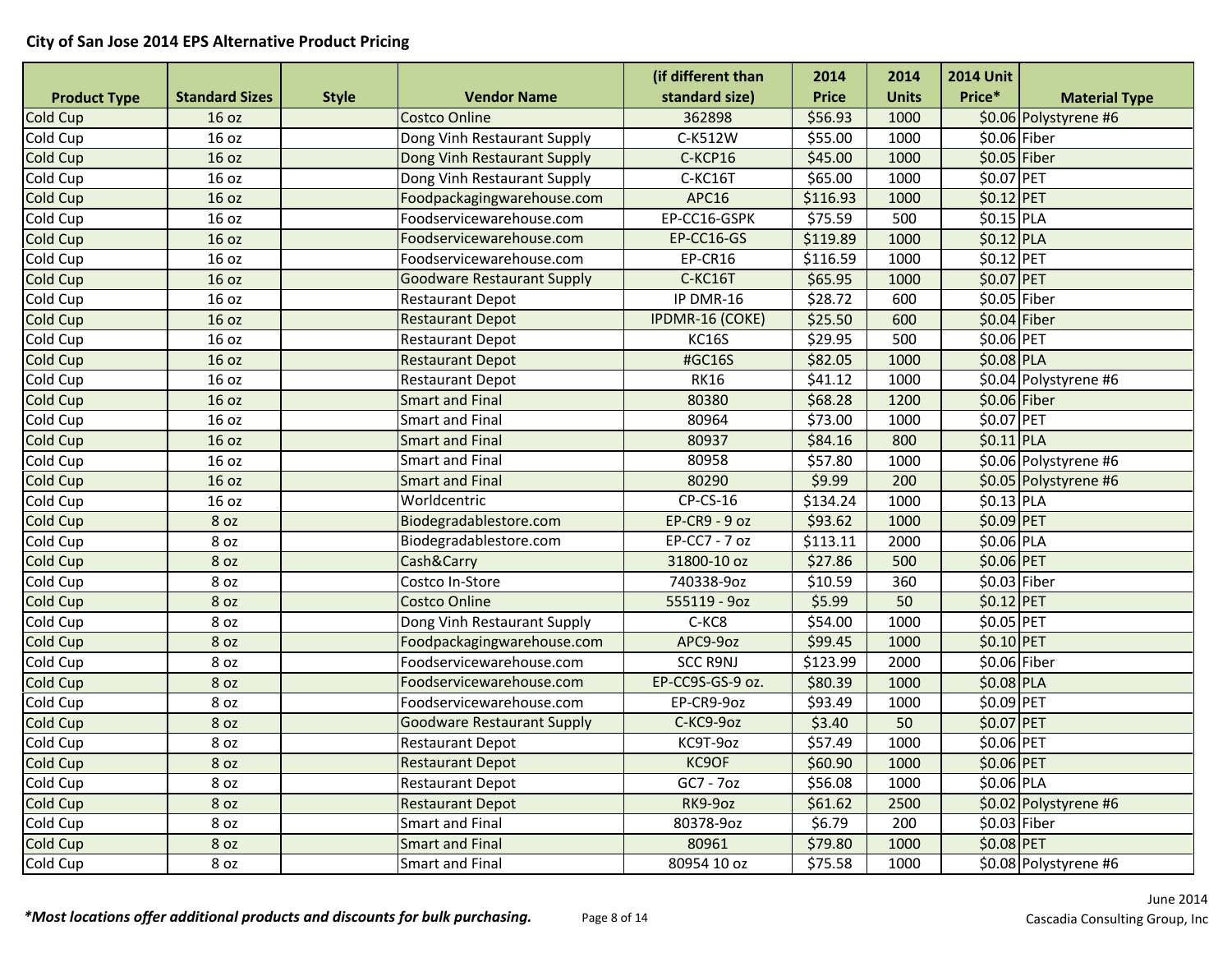|                     |                       |               |                                   | (if different than       | 2014               | 2014         | <b>2014 Unit</b> |                       |
|---------------------|-----------------------|---------------|-----------------------------------|--------------------------|--------------------|--------------|------------------|-----------------------|
| <b>Product Type</b> | <b>Standard Sizes</b> | <b>Style</b>  | <b>Vendor Name</b>                | standard size)           | <b>Price</b>       | <b>Units</b> | Price*           | <b>Material Type</b>  |
| Cold Cup            | 8 oz                  |               | <b>Smart and Final</b>            | 80952 7 oz               | \$55.80            | 1000         |                  | \$0.06 Polystyrene #6 |
| Cold Cup            | 8 oz                  |               | Worldcentric                      | CP-CS-9-9oz              | \$157.32           | 2000         | \$0.08 PLA       |                       |
| Deli Box            | 6 in                  | 1 compartment | Biomasspackagingstore.com         | BioPlus Earth#12-330-    | \$82.48            | 200          | $$0.41$ Fiber    |                       |
| Deli Box            | 6 in                  | 1 compartment | Biomasspackagingstore.com         | Bio Pack #8 680-12860    | \$90.89            | 300          | \$0.30 Fiber     |                       |
| Deli Box            | 6 in                  |               | Cash&Carry                        | Bio-Plus #1; 55475       | \$51.77            | 450          | $$0.12$ Fiber    |                       |
| Deli Box            | 6 in                  |               | Cash&Carry                        | Bio Box #1; 80528        | 552.49             | 450          | \$0.12 Fiber     |                       |
| Deli Box            | 6 in                  | 1 compartment | Costco Online                     | Vitalco #1 Item # 743742 | \$44.69            | 450          | \$0.10 Fiber     |                       |
| Deli Box            | 6 in                  |               | Dong Vinh Restaurant Supply       | EcoBox #8 100850         | \$55.00            | 300          | \$0.18 Fiber     |                       |
| Deli Box            | 6 in                  | 1 compartment | MrTakeOutBags.com                 | <b>BioPlus Earth#12</b>  | \$57.76            | 480          | $$0.12$ Fiber    |                       |
| Deli Box            | 6 in                  | 1 compartment | MrTakeOutBags.com                 | <b>BioPlus Earth#8</b>   | \$79.54            | 300          | \$0.27 Fiber     |                       |
| Deli Box            | 6 in                  | 1 compartment | MrTakeOutBags.com                 | Bio-Pak White #12-       | \$58.52            | 480          | $$0.12$ Fiber    |                       |
| Deli Box            | 6 in                  | 1 compartment | MrTakeOutBags.com                 | Bio-Pak White #8-        | \$79.44            | 300          | \$0.26 Fiber     |                       |
| Deli Box            | 6 in                  | 1 compartment | MrTakeOutBags.com                 | <b>BioPlus Earth#1</b>   | \$77.15            | 450          | \$0.17 Fiber     |                       |
| Deli Box            | 6 in                  | 1 compartment | <b>Restaurant Depot</b>           | BIOPAK#8                 | \$56.55            | 300          | \$0.19 Fiber     |                       |
| Deli Box            | 6 in                  | 1 compartment | <b>Restaurant Depot</b>           | BIOPAK#1-5"              | \$55.89            | 400          | $$0.14$ Fiber    |                       |
| Deli Box            | 6 in                  | 1 compartment | <b>Restaurant Depot</b>           | BIOPLUSEARTH#8           | \$56.05            | 300          | \$0.19 Fiber     |                       |
| Deli Box            | 6 in                  | 1 compartment | <b>Restaurant Depot</b>           | BIOPAK#3                 | \$43.23            | 200          | \$0.22 Fiber     |                       |
| Deli Box            | 7 in                  | 1 compartment | Biomasspackagingstore.com         | 03011                    | \$75.65            | 200          | \$0.38 Fiber     |                       |
| Deli Box            | 8 <sub>in</sub>       |               | Cash&Carry                        | Bio-Plus #4; 55479       | \$42.21            | 160          | \$0.26 Fiber     |                       |
| Deli Box            | 8 in                  |               | Cash&Carry                        | Bio-Plus #3; 55477       | \$40.93            | 200          | \$0.20 Fiber     |                       |
| Deli Box            | $8$ in                |               | Cash&Carry                        | Bio-Plus #2; 25146       | \$39.33            | 200          | \$0.20 Fiber     |                       |
| Deli Box            | 8 in                  |               | Cash&Carry                        | Bio Box #2; 80530        | \$40.29            | 200          | \$0.20 Fiber     |                       |
| Deli Box            | $8$ in                |               | Cash&Carry                        | Bio Pak #3; 31441        | \$40.90            | 200          | $$0.20$ Fiber    |                       |
| Deli Box            | 8 in                  |               | Cash&Carry                        | Bio Pak #4; 31442        | \$44.06            | 160          | \$0.28 Fiber     |                       |
| Deli Box            | $8$ in                | 1 compartment | Costco Online                     | Vitalco #3 Item # 743760 | \$38.22            | 200          | \$0.19 Fiber     |                       |
| Deli Box            | 8 in                  | 1 compartment | Costco Online                     | Vitalco #2 Item # 743754 | \$37.64            | 200          | \$0.19 Fiber     |                       |
| Deli Box            | 8 in                  |               | Dong Vinh Restaurant Supply       | EcoBox #4 11050030       | \$41.00            | 160          | \$0.26 Fiber     |                       |
| Deli Box            | 8 in                  | 1 compartment | MrTakeOutBags.com                 | Bio-Pak White #11-       | \$53.79            | 400          | \$0.13 Fiber     |                       |
| Deli Box            | 8 <sub>in</sub>       | 1 compartment | MrTakeOutBags.com                 | Bio-Pak White #9-        | \$70.82            | 400          | $$0.18$ Fiber    |                       |
| Deli Box            | 8 in                  |               | 1 compartment   MrTakeOutBags.com | Bio-Pak White #3-        | \$76.55            | 400          | \$0.19 Fiber     |                       |
| Deli Box            | 8 <sub>in</sub>       | 1 compartment | MrTakeOutBags.com                 | Bio-Pak White #5-        | \$74.46            | 280          | \$0.27 Fiber     |                       |
| Deli Box            | 8 in                  | 1 compartment | MrTakeOutBags.com                 | BioPlus Earth #3-        | $\frac{1}{570.45}$ | 400          | \$0.18 Fiber     |                       |
| Deli Box            | 8 <sub>in</sub>       | 1 compartment | MrTakeOutBags.com                 | <b>BioPlus Earth #5-</b> | \$76.80            | 280          | \$0.27 Fiber     |                       |
| Deli Box            | 8 in                  | 1 compartment | <b>Restaurant Depot</b>           | BIOPAK#2                 | \$43.08            | 200          | \$0.22 Fiber     |                       |
| Deli Box            | 8 <sub>in</sub>       | 1 compartment | <b>Restaurant Depot</b>           | BIOPAK#3                 | \$43.22            | 200          | \$0.22 Fiber     |                       |
| Deli Box            | 8 in                  | 1 compartment | <b>Restaurant Depot</b>           | BIOPLUS#3                | \$42.21            | 200          | \$0.21 Fiber     |                       |
| Deli Box            | $8$ in                | 1 compartment | <b>Restaurant Depot</b>           | <b>BIOPLUS#4</b>         | \$43.41            | 160          | \$0.27 Fiber     |                       |
| Deli Box            | 8 in                  |               | 1 compartment Restaurant Depot    | BIOPAK#4                 | \$45.21            | 160          | \$0.28 Fiber     |                       |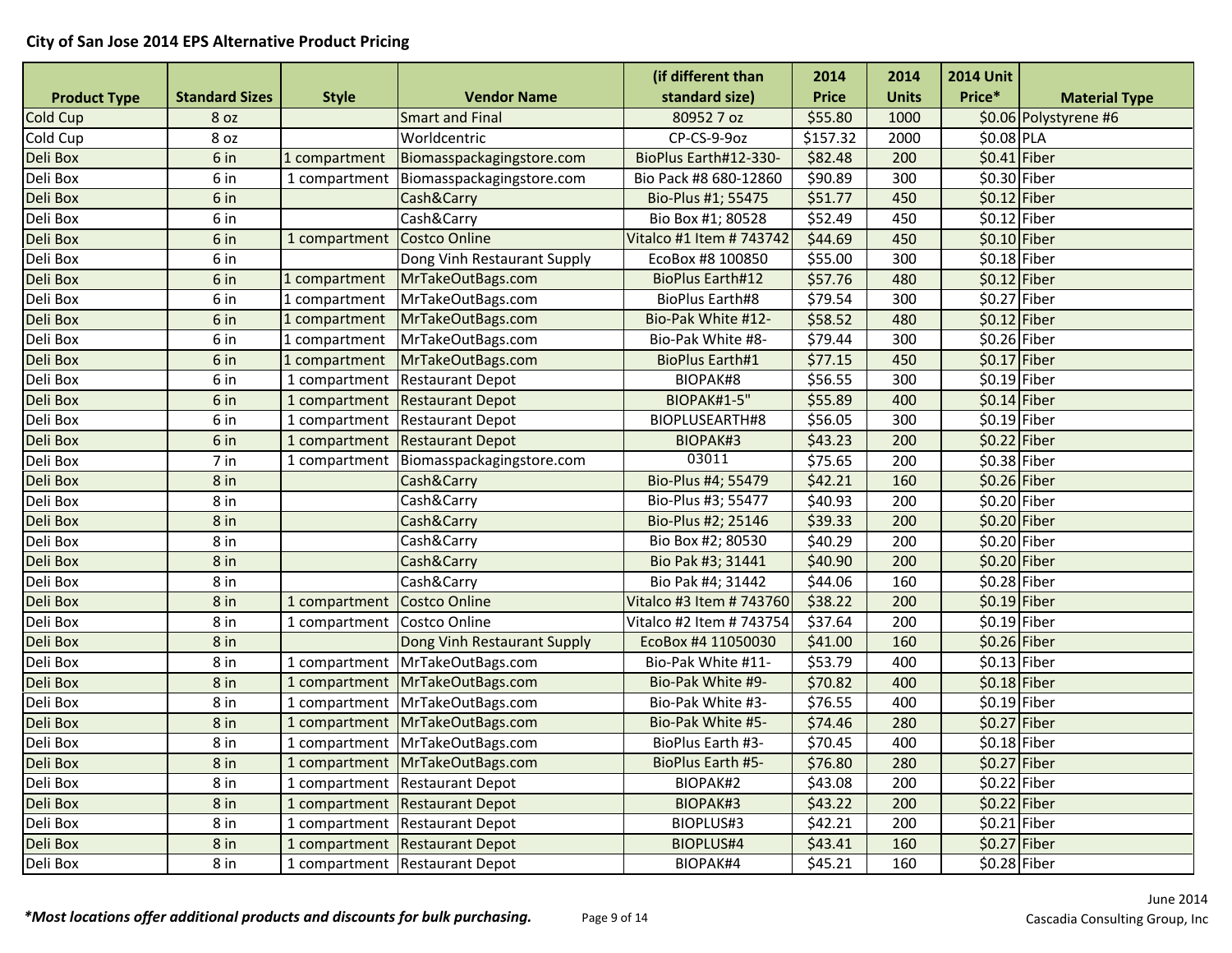|                       |                       |                   |                                   | (if different than      | 2014         | 2014         | <b>2014 Unit</b> |                         |
|-----------------------|-----------------------|-------------------|-----------------------------------|-------------------------|--------------|--------------|------------------|-------------------------|
| <b>Product Type</b>   | <b>Standard Sizes</b> | <b>Style</b>      | <b>Vendor Name</b>                | standard size)          | <b>Price</b> | <b>Units</b> | Price*           | <b>Material Type</b>    |
| Deli Box              | 8 in                  | 1 compartment     | <b>Smart and Final</b>            | BIOPAK#4                | \$51.60      | 160          | $$0.32$ Fiber    |                         |
| Deli Box              | 8 in                  | 1 compartment     | <b>Smart and Final</b>            | BIOPAK#3                | \$46.56      | 200          | \$0.23 Fiber     |                         |
| Deli Box              | 8.5 in                | 1 compartment     | Biomasspackagingstore.com         | Bio Pack #2 680-12260   | \$62.27      | 200          | $$0.31$ Fiber    |                         |
| Deli Box              | 8.5 in                | 1 compartment     | Biomasspackagingstore.com         | Bio Pack #3 680-12360   | \$64.99      | 220          | \$0.30 Fiber     |                         |
| Deli Container        | 12 oz                 | <b>Hinged Lid</b> | Cash&Carry                        | 55762                   | \$24.45      | 200          | \$0.12 PET       |                         |
| Deli Container        | 12 oz                 | Round w/lid       | Dong Vinh Restaurant Supply       | <b>DN-12</b>            | \$30.00      | 250          |                  | \$0.12 Polypropylene #5 |
| Deli Container        | 12 oz                 | Rectangle w/lid   | Dong Vinh Restaurant Supply       | <b>DLC-012B</b>         | \$36.00      | 252          |                  | \$0.14 Polystyrene #6   |
| Deli Container        | 12 oz                 |                   | <b>Goodware Restaurant Supply</b> | <b>DM12</b>             | \$8.99       | 25           | \$0.36 PET       |                         |
| <b>Deli Container</b> | 12 oz                 | Round w/lid       | <b>Restaurant Depot</b>           | Sunset SC12             | \$32.29      | 250          |                  | \$0.13 Polypropylene #5 |
| Deli Container        | 12 oz                 | Round             | <b>Restaurant Depot</b>           | PK12SC;                 | \$31.42      | 500          |                  | \$0.06 Polypropylene #5 |
| Deli Container        | 12 oz                 | Round             | <b>Restaurant Depot</b>           | PK16SC; 049202002740    | \$29.99      | 500          |                  | \$0.06 Polypropylene #5 |
| Deli Container        | 16 oz                 | <b>Hinged Lid</b> | Cash&Carry                        | 55764                   | \$26.00      | 200          | \$0.13 PET       |                         |
| <b>Deli Container</b> | 16 oz                 | Round             | Cash&Carry                        | 07126                   | \$75.59      | 500          |                  | \$0.15 Polystyrene #6   |
| Deli Container        | 16 oz                 | Round w/lid       | Dong Vinh Restaurant Supply       | DN-16                   | \$31.00      | 250          |                  | \$0.12 Polypropylene #5 |
| Deli Container        | 16 oz                 | Rectangle w/lid   | Dong Vinh Restaurant Supply       | MN-8516B                | \$29.00      | 150          |                  | \$0.19 Polypropylene #5 |
| Deli Container        | 16 oz                 | Rectangle w/lid   | Dong Vinh Restaurant Supply       | <b>DLC-016B</b>         | \$37.00      | 252          |                  | \$0.15 Polystyrene #6   |
| Deli Container        | 16 oz                 |                   | <b>Goodware Restaurant Supply</b> | <b>DM16</b>             | \$8.04       | 25           | \$0.32 PET       |                         |
| Deli Container        | 16 oz                 | Round w/lid       | <b>Restaurant Depot</b>           | Sunset SC16             | \$33.73      | 250          |                  | \$0.13 Polypropylene #5 |
| Deli Container        | 16 oz                 | Rectangle w/lid   | <b>Restaurant Depot</b>           | CUBE 815B UPC:          | \$26.75      | 120          |                  | \$0.22 Polypropylene #5 |
| Deli Container        | 16 oz                 | <b>Hinged lid</b> | Smart and Final                   | 80934                   | \$31.50      | 200          | \$0.16 PET       |                         |
| Deli Container        | 16 oz                 | Round-clear       | <b>Smart and Final</b>            | 80941                   | \$104.80     | 1000         |                  | \$0.10 Polypropylene #5 |
| Deli Container        | 24 oz                 | Round w/lid       | Dong Vinh Restaurant Supply       | <b>DN-24</b>            | \$36.00      | 250          |                  | \$0.14 Polypropylene #5 |
| Deli Container        | 24 oz                 | Rectangle w/lid   | Dong Vinh Restaurant Supply       | MN-8524B                | \$30.00      | 150          |                  | \$0.20 Polypropylene #5 |
| Deli Container        | 24 oz                 | Rectangle w/lid   | Dong Vinh Restaurant Supply       | <b>DLC-024B</b>         | \$48.00      | 252          |                  | \$0.19 Polystyrene #6   |
| Deli Container        | 24 oz                 | Round w/lid       | <b>Restaurant Depot</b>           | <b>DLC-024</b>          | \$45.42      | 252          |                  | \$0.18 Misc Plastic     |
| Deli Container        | 24 oz                 | <b>Hinged lid</b> | <b>Smart and Final</b>            | 80935                   | \$23.85      | 200          | \$0.12 PET       |                         |
| Deli Container        | 24 oz                 | Rectangle w/lid   | <b>Smart and Final</b>            | 62237                   | \$59.37      | 90           |                  | \$0.66 Polystyrene #6   |
| Deli Container        | 28 oz                 | Rectangle w/lid   | Dong Vinh Restaurant Supply       | MN-9628B                | \$36.00      | 150          |                  | \$0.24 Polypropylene #5 |
| Deli Container        | 28 oz                 | Rectangle w/lid   | <b>Restaurant Depot</b>           | <b>CUBE CR927B UPC:</b> | \$28.75      | 120          |                  | \$0.24 Polypropylene #5 |
| Deli Container        | 32 oz                 | Round             | Cash&Carry                        | 02676                   | \$121.26     | 500          |                  | \$0.24 Polystyrene #6   |
| Deli Container        | 32 oz                 | Round w/lid       | Dong Vinh Restaurant Supply       | <b>DN-32</b>            | \$39.00      | 250          |                  | \$0.16 Polypropylene #5 |
| Deli Container        | 32 oz                 | Rectangle w/lid   | Dong Vinh Restaurant Supply       | MN-9632B                | \$37.00      | 150          |                  | \$0.25 Polypropylene #5 |
| Deli Container        | 32 oz                 | Rectangle w/lid   | Dong Vinh Restaurant Supply       | <b>DLC-032B</b>         | \$49.00      | 252          |                  | \$0.19 Polystyrene #6   |
| Deli Container        | 32 oz                 |                   | <b>Goodware Restaurant Supply</b> | <b>DM32</b>             | \$15.77      | 25           | \$0.63 PET       |                         |
| Deli Container        | 32 oz                 | Round w/lid       | <b>Restaurant Depot</b>           | <b>DLC-032</b>          | \$47.98      | 252          |                  | \$0.19 Misc Plastic     |
| Deli Container        | 32 oz                 | Round             | <b>Restaurant Depot</b>           | PK3T-C; 049202002764    | \$48.89      | 500          |                  | \$0.10 Polypropylene #5 |
| Deli Container        | 38 oz                 | Rectangle w/lid   | Dong Vinh Restaurant Supply       | MN-9638B                | \$38.00      | 150          |                  | \$0.25 Polypropylene #5 |
| Deli Container        | 6 oz                  | Round             | <b>Restaurant Depot</b>           | PK6SC                   | \$25.75      | 500          |                  | \$0.05 Polypropylene #5 |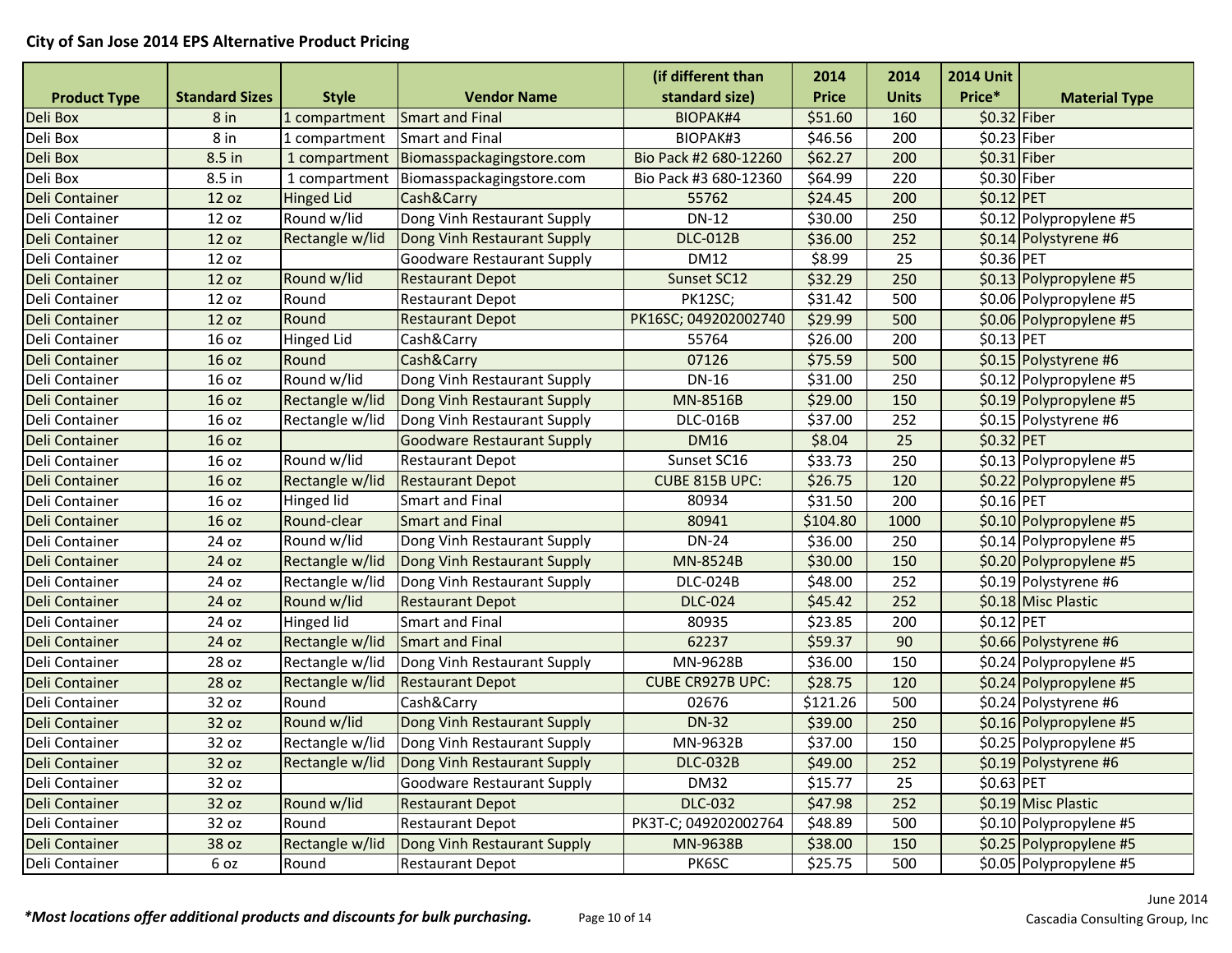|                       |                       |                   |                                   | (if different than  | 2014         | 2014         | <b>2014 Unit</b> |                           |
|-----------------------|-----------------------|-------------------|-----------------------------------|---------------------|--------------|--------------|------------------|---------------------------|
| <b>Product Type</b>   | <b>Standard Sizes</b> | <b>Style</b>      | <b>Vendor Name</b>                | standard size)      | <b>Price</b> | <b>Units</b> | Price*           | <b>Material Type</b>      |
| <b>Deli Container</b> | 7 in                  | Rectangle w/lid   | Dong Vinh Restaurant Supply       | $J-8510$            | \$59.00      | 400          |                  | \$0.15 Polystyrene #6     |
| Deli Container        | 8 in                  | Rectangle w/lid   | Dong Vinh Restaurant Supply       | J-8520              | \$69.00      | 400          |                  | \$0.17 Polystyrene #6     |
| <b>Deli Container</b> | 8 in                  | Rectangle w/lid   | Goodware Restaurant Supply        | J-8520              | \$64.49      | 400          |                  | \$0.16 Polystyrene #6     |
| Deli Container        | 8 oz                  | <b>Hinged Lid</b> | Cash&Carry                        | 55770               | \$12.59      | 100          | \$0.13 PET       |                           |
| Deli Container        | 8 oz                  | Round             | Cash&Carry                        | 07103               | \$58.70      | 500          |                  | \$0.12 Polystyrene #6     |
| Deli Container        | 8 oz                  | Round w/lid       | Dong Vinh Restaurant Supply       | <b>DN-08</b>        | \$28.00      | 250          |                  | \$0.11 Polypropylene #5   |
| Deli Container        | 8 oz                  |                   | <b>Goodware Restaurant Supply</b> | DM8                 | \$11.44      | 50           | \$0.23 PET       |                           |
| Deli Container        | 8 oz                  | Round w/lid       | Goodware Restaurant Supply        | Prime Source        | \$39.22      | 500          |                  | \$0.08 Polypropylene #5   |
| Deli Container        | 8 oz                  | Round w/lid       | <b>Restaurant Depot</b>           | Sunset SC8          | \$30.16      | 250          |                  | \$0.12 Polypropylene #5   |
| Deli Container        | 8 oz                  | Round             | <b>Restaurant Depot</b>           | PK8SC; 049202002764 | \$26.76      | 500          |                  | \$0.05 Polypropylene #5   |
| Deli Container        | 8 oz                  | <b>Hinged lid</b> | <b>Smart and Final</b>            | 80933               | \$28.12      | 200          | \$0.14 PET       |                           |
| Deli Container        | 8 oz                  | Round-clear       | <b>Smart and Final</b>            | 80940               | \$86.80      | 1000         |                  | \$0.09 Polypropylene #5   |
| Deli Container        | 9 in                  | Rectangle w/lid   | Dong Vinh Restaurant Supply       | $J-8525$            | \$69.00      | 300          |                  | \$0.23 Polystyrene #6     |
| Deli Container        | 9 in                  | Rectangle w/lid   | Goodware Restaurant Supply        | $J-8525$            | \$67.19      | 300          |                  | \$0.22 Polystyrene #6     |
| Deli Container Lid    | 6-32 oz               | Lid               | <b>Smart and Final</b>            | 80943               | \$71.80      | 1000         |                  | \$0.07 Polypropylene #5   |
| Deli Container Lid    | 8-32 oz               | Lid               | Cash&Carry                        | 07152               | \$47.73      | 500          |                  | \$0.10 Polystyrene #6     |
| Deli Container Lid    | 8-32 oz               | Lid               | <b>Goodware Restaurant Supply</b> | LG8R                | \$6.95       | 50           | $$0.14$ PET      |                           |
| Deli Container Lid    | 8-32 oz               | Lid               | <b>Restaurant Depot</b>           | 00049202003235      | \$18.88      | 500          |                  | \$0.04 Polypropylene #5   |
| Deli Container Lid    | 8-32 oz               | Lid               | <b>Restaurant Depot</b>           | 00049202005512      | \$27.77      | 500          |                  | \$0.06 Polyethylene       |
| Hot Cup               | 12 oz                 |                   | Biodegradablestore.com            | EP-BRHC12-EW        | \$105.57     | 1000         | $$0.11$ Fiber    |                           |
| <b>Hot Cup</b>        | 12 oz                 |                   | Biodegradablestore.com            | EP-BHC12-WA         | \$107.46     | 1000         |                  | \$0.11 Fiber w/PLA Lining |
| Hot Cup               | 12 oz                 |                   | Cash&Carry                        | 56670               | \$49.80      | 1000         | \$0.05 Fiber     |                           |
| <b>Hot Cup</b>        | 12 oz                 |                   | Cash&Carry                        | 02754               | \$49.80      | 1000         | $$0.05$ Fiber    |                           |
| <b>Hot Cup</b>        | 12 oz                 |                   | Cash&Carry                        | 56211               | \$49.80      | 1000         | $$0.05$ Fiber    |                           |
| <b>Hot Cup</b>        | 12 oz                 |                   | Costco In-Store                   | 974307              | \$12.99      | 160          | $$0.08$ Fiber    |                           |
| Hot Cup               | 12 oz                 |                   | Costco Online                     | 555080              | \$7.49       | 50           | \$0.15 Fiber     |                           |
| <b>Hot Cup</b>        | 12 oz                 |                   | <b>Costco Online</b>              | 722231              | \$30.58      | 600          | $$0.05$ Fiber    |                           |
| Hot Cup               | 12 oz                 |                   | Costco Online                     | 505490              | \$82.34      | 1000         |                  | \$0.08 Fiber w/PLA Lining |
| <b>Hot Cup</b>        | 12 oz                 |                   | Dong Vinh Restaurant Supply       | C-K512W             | \$55.00      | 1000         | \$0.06 Fiber     |                           |
| Hot Cup               | 12 oz                 |                   | Foodpackagingwarehouse.com        | <b>SB12W</b>        | \$45.00      | 1000         | $$0.05$ Fiber    |                           |
| <b>Hot Cup</b>        | 12 oz                 |                   | Foodservicewarehouse.com          | <b>DIX 5342CD</b>   | \$130.99     | 1000         |                  | \$0.13 Fiber w/PE coating |
| Hot Cup               | 12 oz                 |                   | Foodservicewarehouse.com          | EP-BHC12-WA         | \$101.09     | 1000         |                  | \$0.10 Fiber w/PLA Lining |
| <b>Hot Cup</b>        | 12 oz                 |                   | <b>Restaurant Depot</b>           | EarthDay 12BPCE     | \$70.00      | 1000         | $$0.07$ Fiber    |                           |
| Hot Cup               | 12 oz                 |                   | <b>Restaurant Depot</b>           | IPDMS-12RDWN        | \$38.21      | 1000         | \$0.04 Fiber     |                           |
| Hot Cup               | 12 oz                 |                   | <b>Restaurant Depot</b>           | IPSMR-12-WH         | \$28.35      | 600          | $$0.05$ Fiber    |                           |
| Hot Cup               | 12 oz                 |                   | <b>Smart and Final</b>            | 39582               | \$61.08      | 600          |                  | \$0.10 Fiber w/PE coating |
| <b>Hot Cup</b>        | 12 oz                 |                   | Worldcentric                      | $CU-PA-12$          | \$104.54     | 1000         | $$0.10$ Fiber    |                           |
| Hot Cup               | 16 oz                 |                   | Biodegradablestore.com            | EP-BRHC16-EW        | \$125.61     | 1000         | $$0.13$ Fiber    |                           |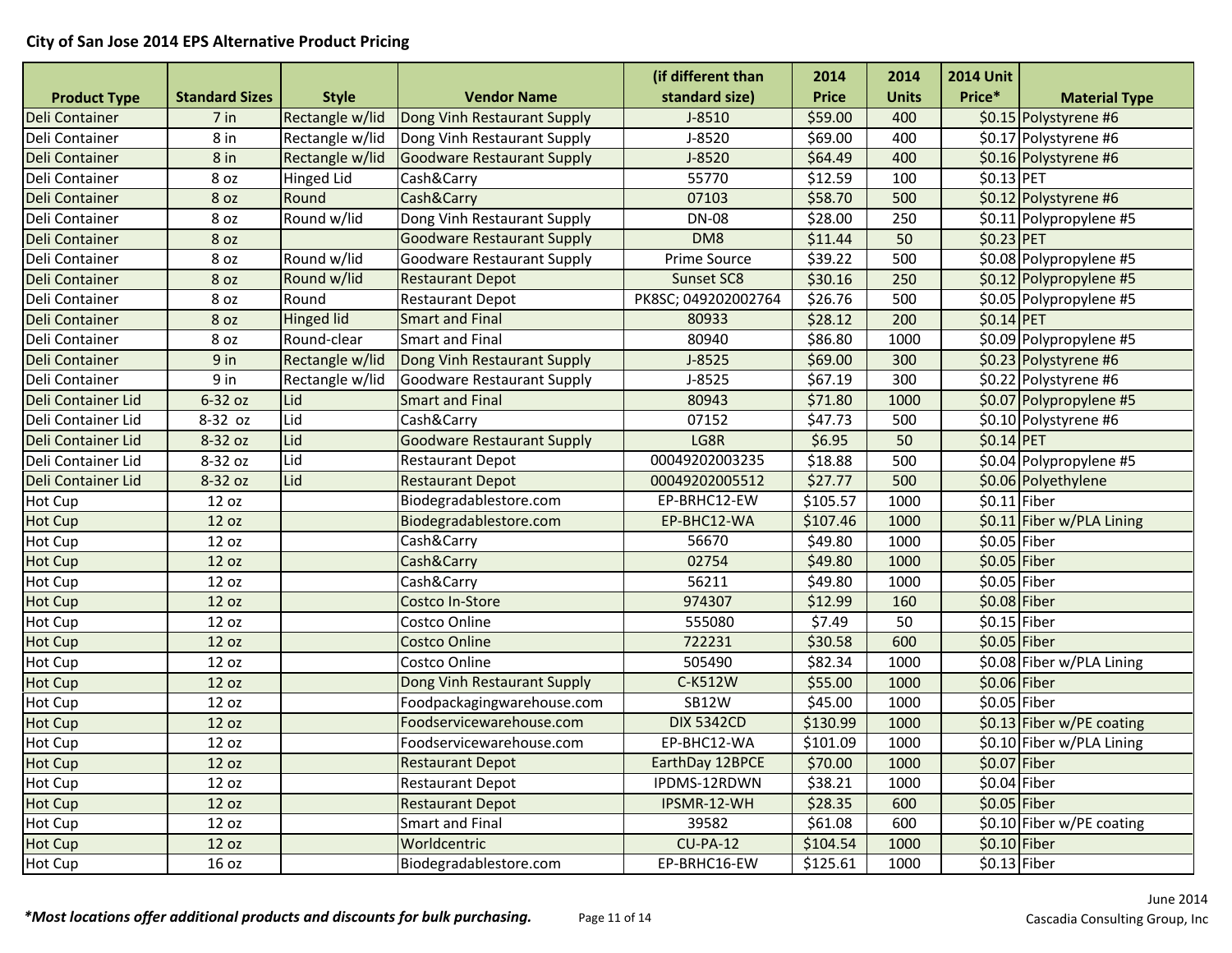|                     |                       |              |                             | (if different than    | 2014         | 2014         | <b>2014 Unit</b> |                           |
|---------------------|-----------------------|--------------|-----------------------------|-----------------------|--------------|--------------|------------------|---------------------------|
| <b>Product Type</b> | <b>Standard Sizes</b> | <b>Style</b> | <b>Vendor Name</b>          | standard size)        | <b>Price</b> | <b>Units</b> | Price*           | <b>Material Type</b>      |
| <b>Hot Cup</b>      | 16 oz                 |              | Biodegradablestore.com      | EP-BHC16-WA           | 5125.55      | 1000         |                  | \$0.13 Fiber w/PLA Lining |
| Hot Cup             | 16 oz                 |              | Cash&Carry                  | 02756                 | \$62.40      | 1000         | \$0.06 Fiber     |                           |
| Hot Cup             | 16 oz                 |              | Cash&Carry                  | 56668                 | \$62.40      | 1000         | \$0.06 Fiber     |                           |
| Hot Cup             | 16 oz                 |              | Cash&Carry                  | 13938                 | \$62.40      | 1000         | \$0.06 Fiber     |                           |
| <b>Hot Cup</b>      | 16 oz                 |              | Costco In-Store             | 976456                | \$13.49      | 140          | $$0.10$ Fiber    |                           |
| Hot Cup             | 16 oz                 |              | Costco Online               | 555085                | \$9.99       | 50           | \$0.20 Fiber     |                           |
| Hot Cup             | 16 oz                 |              | <b>Costco Online</b>        | 599674                | \$78.99      | 500          |                  | \$0.16 Fiber w/PE coating |
| Hot Cup             | 16 oz                 |              | Costco Online               | 360873                | \$99.99      | 1000         |                  | \$0.10 Fiber w/PLA Lining |
| Hot Cup             | 16 oz                 |              | Dong Vinh Restaurant Supply | C-K5116W              | \$59.00      | 1000         | \$0.06 Fiber     |                           |
| Hot Cup             | 16 oz                 |              | Dong Vinh Restaurant Supply | 31651                 | \$69.00      | 1000         | \$0.07 Fiber     |                           |
| <b>Hot Cup</b>      | 16 oz                 |              | Foodpackagingwarehouse.com  | <b>SB16W</b>          | \$50.00      | 1000         | $$0.05$ Fiber    |                           |
| Hot Cup             | 16 oz                 |              | Foodservicewarehouse.com    | EP-BHC10-GS-10oz      | \$94.59      | 1000         |                  | \$0.09 Fiber w/PLA Lining |
| <b>Hot Cup</b>      | 16 oz                 |              | Foodservicewarehouse.com    | EP-BHC16 GS           | \$117.39     | 1000         |                  | \$0.12 Fiber w/PLA Lining |
| Hot Cup             | 16 oz                 |              | <b>Restaurant Depot</b>     | EarthDay 16BPCE       | \$85.93      | 1000         | \$0.09 Fiber     |                           |
| Hot Cup             | 16 oz                 |              | <b>Restaurant Depot</b>     | IPDMR16RD "Wind"      | \$28.72      | 600          | \$0.05 Fiber     |                           |
| Hot Cup             | 16 oz                 |              | <b>Restaurant Depot</b>     | IPSMR-16-WH           | \$35.36      | 600          | \$0.06 Fiber     |                           |
| Hot Cup             | 16 oz                 |              | <b>Smart and Final</b>      | 80388                 | \$45.20      | 500          | $$0.09$ Fiber    |                           |
| Hot Cup             | 16 oz                 |              | <b>Smart and Final</b>      | 39584                 | \$71.28      | 600          |                  | \$0.12 Fiber w/PE coating |
| Hot Cup             | 16 oz                 |              | Worldcentric                | $CU-PA-16$            | \$116.00     | 1000         | $$0.12$ Fiber    |                           |
| Hot Cup             | 8 oz                  |              | Biodegradablestore.com      | EP-BHC10-WA - 10 oz   | \$101.37     | 1000         |                  | \$0.10 Fiber w/PLA Lining |
| Hot Cup             | 8 oz                  |              | Cash&Carry                  | 02752                 | \$39.40      | 1000         | $$0.04$ Fiber    |                           |
| Hot Cup             | 8 oz                  |              | Cash&Carry                  | 56666                 | \$39.40      | 1000         | \$0.04 Fiber     |                           |
| <b>Hot Cup</b>      | 8 oz                  |              | Costco In-Store             | 974319                | \$10.49      | 160          | \$0.07 Fiber     |                           |
| Hot Cup             | 8 oz                  |              | Costco Online               | Item #721792; Model # | \$26.22      | 600          | \$0.04 Fiber     |                           |
| <b>Hot Cup</b>      | 8 oz                  |              | <b>Costco Online</b>        | 360871                | \$70.29      | 1000         |                  | \$0.07 Fiber w/PLA Lining |
| Hot Cup             | 8 oz                  |              | Foodpackagingwarehouse.com  | SB08W                 | \$35.00      | 1000         | \$0.04 Fiber     |                           |
| Hot Cup             | 8 oz                  |              | Foodservicewarehouse.com    | EP-BHC8-WA; EP-BHC8-  | \$79.39      | 1000         |                  | \$0.08 Fiber w/PLA Lining |
| Hot Cup             | 8 oz                  |              | Restaurant Depot            | IPSMR-8-SOHO          | \$22.23      | 600          | $$0.04$ Fiber    |                           |
| <b>Hot Cup</b>      | 8 oz                  |              | <b>Restaurant Depot</b>     | IPSMR-8-WH            | \$22.23      | 600          | $$0.04$ Fiber    |                           |
| Hot Cup             | 8 oz                  |              | <b>Restaurant Depot</b>     | EarthDay 10BPCE-10oz  | \$70.06      | 1000         | \$0.07 Fiber     |                           |
| <b>Hot Cup</b>      | 8 oz                  |              | <b>Smart and Final</b>      | 80413                 | \$59.60      | 1000         | \$0.06 Fiber     |                           |
| Hot Cup             | 8 oz                  |              | <b>Smart and Final</b>      | 80357                 | \$68.20      | 1000         | \$0.07 Fiber     |                           |
| Hot Cup             | 8 oz                  |              | <b>Smart and Final</b>      | 39580                 | \$50.88      | 600          |                  | \$0.08 Fiber w/PE coating |
| Hot Cup             | 8 oz                  |              | Worldcentric                | CU-PA-8               | \$82.37      | 1000         | \$0.08 Fiber     |                           |
| Plate               | 7 in                  |              | Cash&Carry                  | 22646-6"              | \$49.46      | 1000         |                  | \$0.05 Bagasse            |
| Plate               | 7 in                  |              | Cash&Carry                  | 07318-6"              | \$38.53      | 900          |                  | \$0.04 Misc Plastic       |
| Plate               | 7 in                  |              | Costco In-Store             | 128163-67/8"          | \$11.99      | 300          | $$0.04$ Fiber    |                           |
| Plate               | 7 in                  |              | Costco Online               | 285705-6"             | \$65.79      | 1000         |                  | \$0.07 Bagasse            |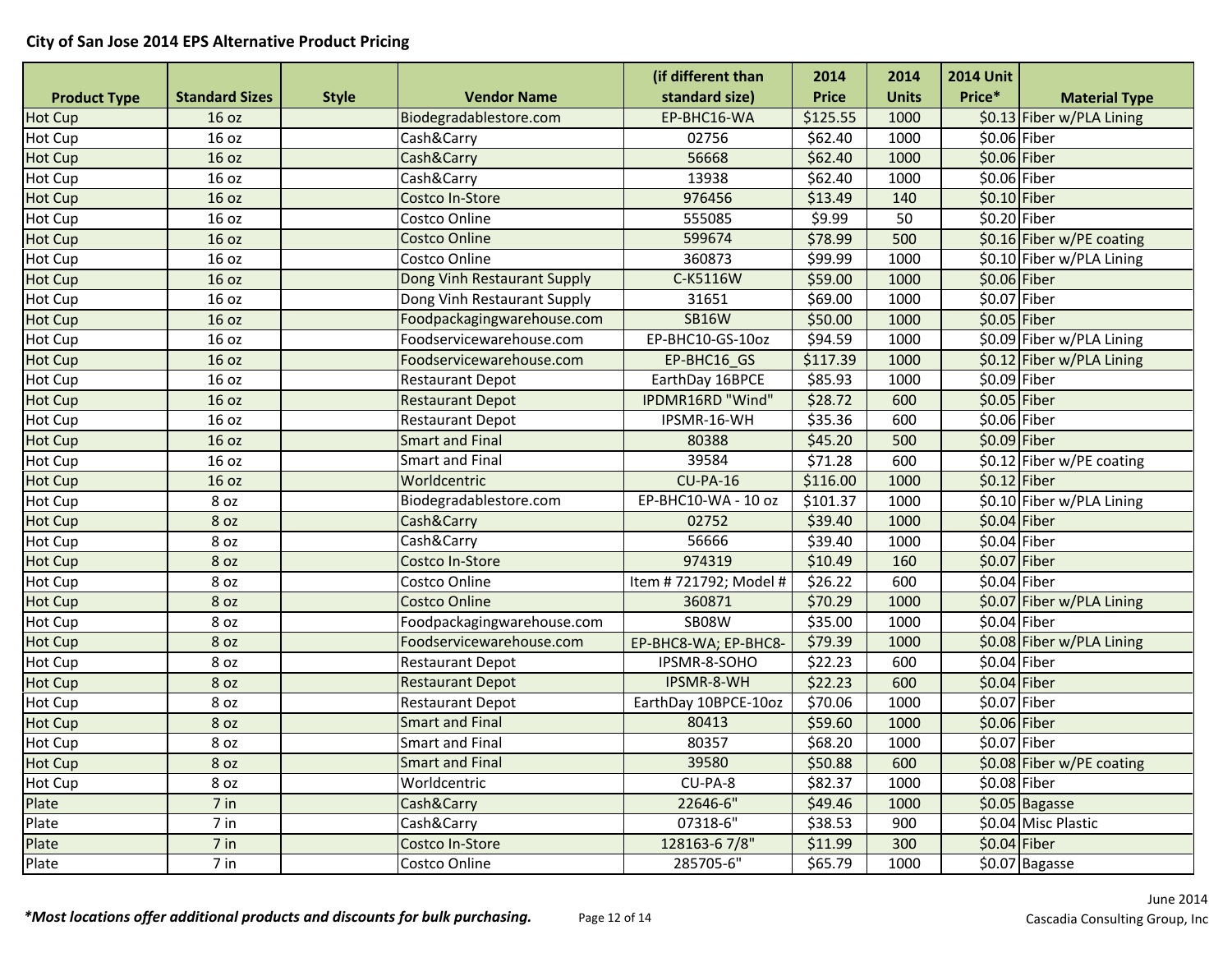|                     |                       |              |                                   | (if different than | 2014         | 2014         | <b>2014 Unit</b> |                       |
|---------------------|-----------------------|--------------|-----------------------------------|--------------------|--------------|--------------|------------------|-----------------------|
| <b>Product Type</b> | <b>Standard Sizes</b> | <b>Style</b> | <b>Vendor Name</b>                | standard size)     | <b>Price</b> | <b>Units</b> | Price*           | <b>Material Type</b>  |
| Plate               | 7 in                  |              | <b>Costco Online</b>              | 967877-63/4"       | \$13.87      | 300          | \$0.05 Fiber     |                       |
| Plate               | 7 in                  |              | Costco Online                     | 554815-6"          | \$32.99      | 500          | \$0.07 Fiber     |                       |
| Plate               | 7 in                  |              | <b>Costco Online</b>              | 452997-6"          | \$14.11      | 1000         | \$0.01 Fiber     |                       |
| Plate               | 7 in                  |              | Dong Vinh Restaurant Supply       | RNN-06-6"          | \$32.00      | 100          |                  | \$0.32 Bagasse        |
| Plate               | 7 in                  |              | Dong Vinh Restaurant Supply       | <b>RNN-07</b>      | \$39.00      | 100          |                  | \$0.39 Bagasse        |
| Plate               | $7$ in                |              | Foodservicewarehouse.com          | EP-P016-6"         | \$57.39      | 1000         |                  | \$0.06 Bagasse        |
| Plate               | 7 in                  |              | Foodservicewarehouse.com          | 24-3001            | \$105.99     | 1000         |                  | \$0.11 Fiber/Bamboo   |
| Plate               | $7$ in                |              | <b>Goodware Restaurant Supply</b> | Unknown-6"         | \$1.98       | 100          | $$0.02$ Fiber    |                       |
| Plate               | 7 in                  |              | <b>Restaurant Depot</b>           | UPC: 0760695024292 | \$43.18      | 1000         | $$0.04$ Fiber    |                       |
| Plate               | 7 in                  |              | <b>Restaurant Depot</b>           | UPC: 0760695024384 | \$43.19      | 1000         | $$0.04$ Fiber    |                       |
| Plate               | 7 in                  |              | <b>Restaurant Depot</b>           | 81206-6"           | \$46.83      | 1000         |                  | \$0.05 Misc Plastic   |
| Plate               | 7 in                  |              | <b>Smart and Final</b>            | 47427              | \$2.29       | 30           |                  | \$0.08 Bagasse        |
| Plate               | 7 in                  |              | <b>Smart and Final</b>            | 01545-6"           | \$1.99       | 100          | $$0.02$ Fiber    |                       |
| Plate               | 7 in                  |              | <b>Smart and Final</b>            | 36330-63/4"        | \$7.49       | 125          | \$0.06 Fiber     |                       |
| Plate               | 7 in                  |              | <b>Smart and Final</b>            | 07318              | \$3.99       | 75           |                  | \$0.05 Polystyrene #6 |
| Plate               | 7 in                  |              | Worldcentric                      | PL-SC-U7           | \$71.25      | 1000         |                  | \$0.07 Wheatstraw     |
| Plate               | 9 in                  |              | Cash&Carry                        | 19978              | \$31.57      | 500          | $$0.06$ Fiber    |                       |
| Plate               | 9 in                  |              | Cash&Carry                        | 06395              | \$59.21      | 500          |                  | \$0.12 Misc Plastic   |
| Plate               | 9 in                  |              | Costco In-Store                   | 994311-81/2"       | \$14.99      | 276          | $$0.05$ Fiber    |                       |
| Plate               | 9 in                  |              | Costco In-Store                   | 18695-8 3/4"       | \$11.09      | 225          | \$0.05 Fiber     |                       |
| Plate               | 9 in                  |              | <b>Costco Online</b>              | 500022             | \$66.79      | 500          |                  | \$0.13 Bagasse        |
| Plate               | 9 in                  |              | Costco Online                     | 555128-10"         | \$10.99      | 50           |                  | \$0.22 Bagasse        |
| Plate               | 9 in                  |              | <b>Costco Online</b>              | 17521              | \$21.75      | 1200         | \$0.02 Fiber     |                       |
| Plate               | 9 in                  |              | Costco Online                     | 599677             | \$20.39      | 1000         | \$0.02 Fiber     |                       |
| Plate               | $9$ in                |              | Dong Vinh Restaurant Supply       | <b>RNN-901</b>     | \$33.00      | 500          |                  | \$0.07 Bagasse        |
| Plate               | 9 in                  |              | Foodservicewarehouse.com          | 29-3004            | \$45.29      | 500          |                  | \$0.09 Bagasse        |
| Plate               | 9 in                  |              | Foodservicewarehouse.com          | <b>DIX 709902</b>  | \$42.19      | 1000         | $$0.04$ Fiber    |                       |
| Plate               | 9 in                  |              | Foodservicewarehouse.com          | DCC 6PWF-6"        | \$71.89      | 1000         |                  | \$0.07 Misc Plastic   |
| Plate               | 9 in                  |              | Foodservicewarehouse.com          | DCC 9PWF           | \$138.99     | 500          |                  | \$0.28 Misc Plastic   |
| Plate               | 9 in                  |              | <b>Restaurant Depot</b>           | UPC: 0760695024308 | \$40.80      | 500          | $$0.08$ Fiber    |                       |
| Plate               | 9 in                  |              | <b>Restaurant Depot</b>           | UPC: 0760695024391 | \$40.80      | 500          | $$0.08$ Fiber    |                       |
| Plate               | 9 in                  |              | <b>Restaurant Depot</b>           | 54790              | \$17.96      | 1000         | \$0.02 Fiber     |                       |
| Plate               | 9 in                  |              | <b>Restaurant Depot</b>           | 81209              | \$49.19      | 500          |                  | \$0.10 Misc Plastic   |
| Plate               | 9 in                  |              | Restaurant Depot                  | 81409              | \$52.53      | 500          |                  | \$0.11 Misc Plastic   |
| Plate               | 9 in                  |              | <b>Smart and Final</b>            | 47426              | \$2.89       | 24           |                  | \$0.12 Bagasse        |
| Plate               | 9 in                  |              | Smart and Final                   | 29867              | \$7.99       | 500          | \$0.02 Fiber     |                       |
| Plate               | 9 in                  |              | <b>Smart and Final</b>            | 01595              | \$2.75       | 100          | \$0.03 Fiber     |                       |
| Plate               | 9 in                  |              | Smart and Final                   | 29869              | \$4.99       | 150          | \$0.03 Fiber     |                       |